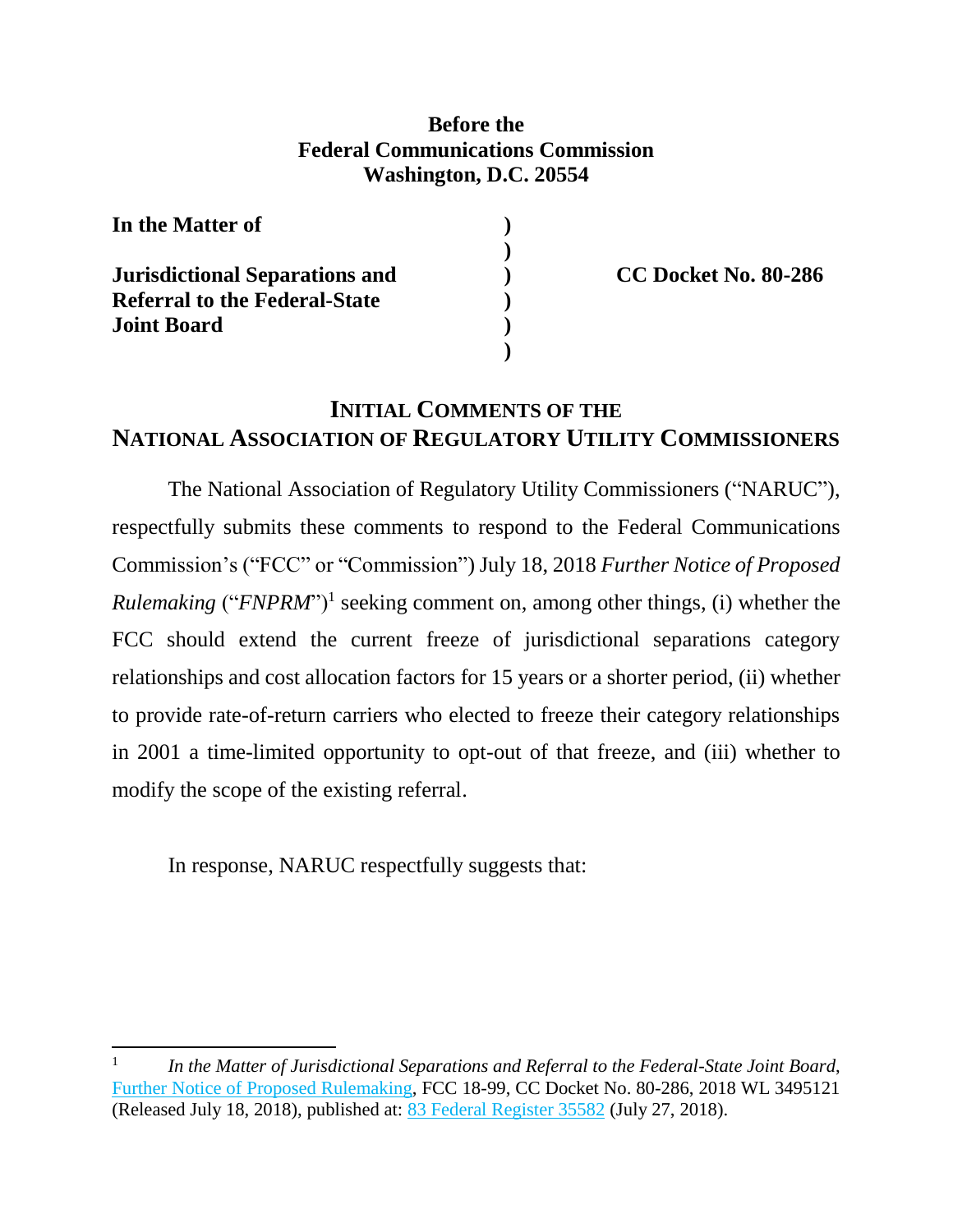[1] This *FNPRM* seeks several specific changes to the Part 36 separations procedures. 47 U.S.C. § 410(c) does not permit the FCC to revise those procedures without first consulting with the Separations Joint Board.

[2] It is premature for the Commission to assume that the Joint Board cannot reach a recommended decision that addresses the acknowledged dysfunction<sup>2</sup> of the current separations procedures.

[3] Any extension continuing the current factors will impact ratepayers, companies, particularly smaller rural providers, State programs, and the roll out of broadband services.

[4] As the *FNPRM's* "category freeze opt-out" proposal demonstrates on its face, practical reforms are both needed and possible. The FCC should not modify the existing referral. Instead, the Commission should extend the current freeze for no more than two years to engage on separations issues, including the proposed limited-time opportunity for certain carriers to "opt-out" of the 2001 freeze. As with past Commissions, that short extension should not be released without consulting with both the federal and State members of the Separations Joint Board to get their recommends on such action.

In support of these positions, NARUC states as follows:

 $\overline{\phantom{a}}$ 

<sup>2</sup> *See, FNPRM* at  $\P$  1, conceding that "the jurisdictional separations rules [are] inadequate to accomplish their intended purpose."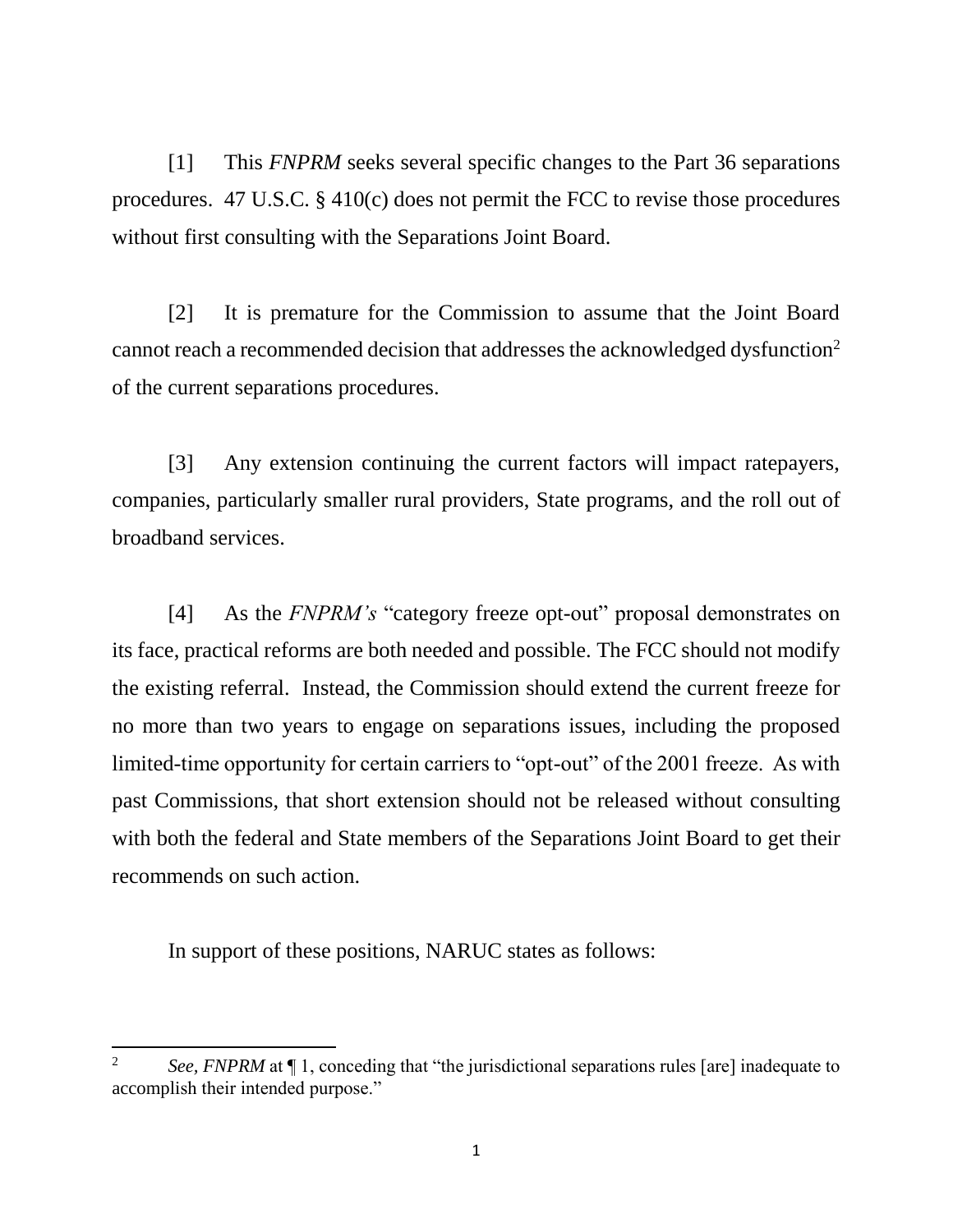### **NARUC'S INTEREST**

NARUC is a nonprofit organization founded in 1889. Its members include the government agencies in the fifty States, the District of Columbia, Puerto Rico, and the Virgin Islands charged with regulating the activities of telecommunications,<sup>3</sup> energy, and water utilities. NARUC is recognized by Congress in several statutes<sup>4</sup> and consistently by the Courts,<sup>5</sup> as well as a host of federal agencies,<sup>6</sup> as the proper entity to represent the collective interests of State utility commissions*.* In the

 $\overline{3}$ <sup>3</sup> NARUC's member commissions have oversight over intrastate telecommunications services and particularly the local service supplied by incumbent and competitive local exchange carriers (LECs). These commissions are obligated to ensure that local phone service is provided universally at just and reasonable rates. They have a further interest to encourage LECs to take the steps necessary to allow unfettered competition in the intrastate telecommunications market as part of their responsibilities in implementing: (1) State law and (2) federal statutory provisions specifying LEC obligations to interconnect and provide nondiscriminatory access to competitors. *See, e.g.,* 47 U.S.C. § 252 (1996).

<sup>4</sup> *See* 47 U.S.C. §410(c) (1971) (Congress designated NARUC to nominate members of Federal-State Joint Board to consider issues of common concern); *see also* 47 U.S.C. §254 (1996); *see also NARUC, et al. v. ICC*, 41 F.3d 721 (D.C. Cir 1994) (explaining that "[c]arriers, to get the cards, applied to . . . [NARUC], an interstate umbrella organization that, as envisioned by Congress, played a role in drafting the regulations that the ICC issued to create the "bingo card" system").

<sup>5</sup> *See, e.g*., *U.S. v. Southern Motor Carrier Rate Conference, Inc*., 467 F. Supp. 471 (N.D. Ga. 1979), *aff'd* 672 F.2d 469 (5th Cir. 1982), *aff'd en banc on reh'g,* 702 F.2d 532 (5th Cir. 1983), *rev'd on other grounds,* 471 U.S. 48 (1985) (noting that "[t]he District Court permitted [NARUC] to intervene as a defendant. Throughout this litigation, the NARUC has represented the interests of the Public Service Commissions of those States in which the defendant rate bureaus operate." 471 U.S. 52, n. 10. *See also*, *Indianapolis Power and Light Co. v. ICC*, 587 F.2d 1098 (7th Cir. 1982); *Washington Utilities and Transportation Commission v. FCC*, 513 F.2d 1142 (9th Cir. 1976); *compare*, *NARUC v. FERC*, 475 F.3d 1277 (D.C. Cir. 2007); *NARUC v. DOE*, 851 F.2d 1424, 1425 (D.C. Cir. 1988); *NARUC v. FCC*, 737 F.2d 1095 (D.C. Cir. 1984), *cert. denied*, 469 U.S. 1227 (1985).

<sup>6</sup> NRC Atomic Safety and Licensing Board *Memorandum and Order* (Granting Intervention to Petitioners and Denying Withdrawal Motion), LBP-10-11, *In the Matter of U.S. Department of Energy (High Level Waste Repository)* Docket No. 63-001-HLW; ASLBP No. 09-892-HLW-CABO4, *mimeo* at 31 (June 29, 2010) ("We agree with NARUC that, because state utility commissioners are responsible for protecting ratepayers' interests and overseeing the operations of regulated electric utilities, these economic harms constitute its members' injury-in-fact.")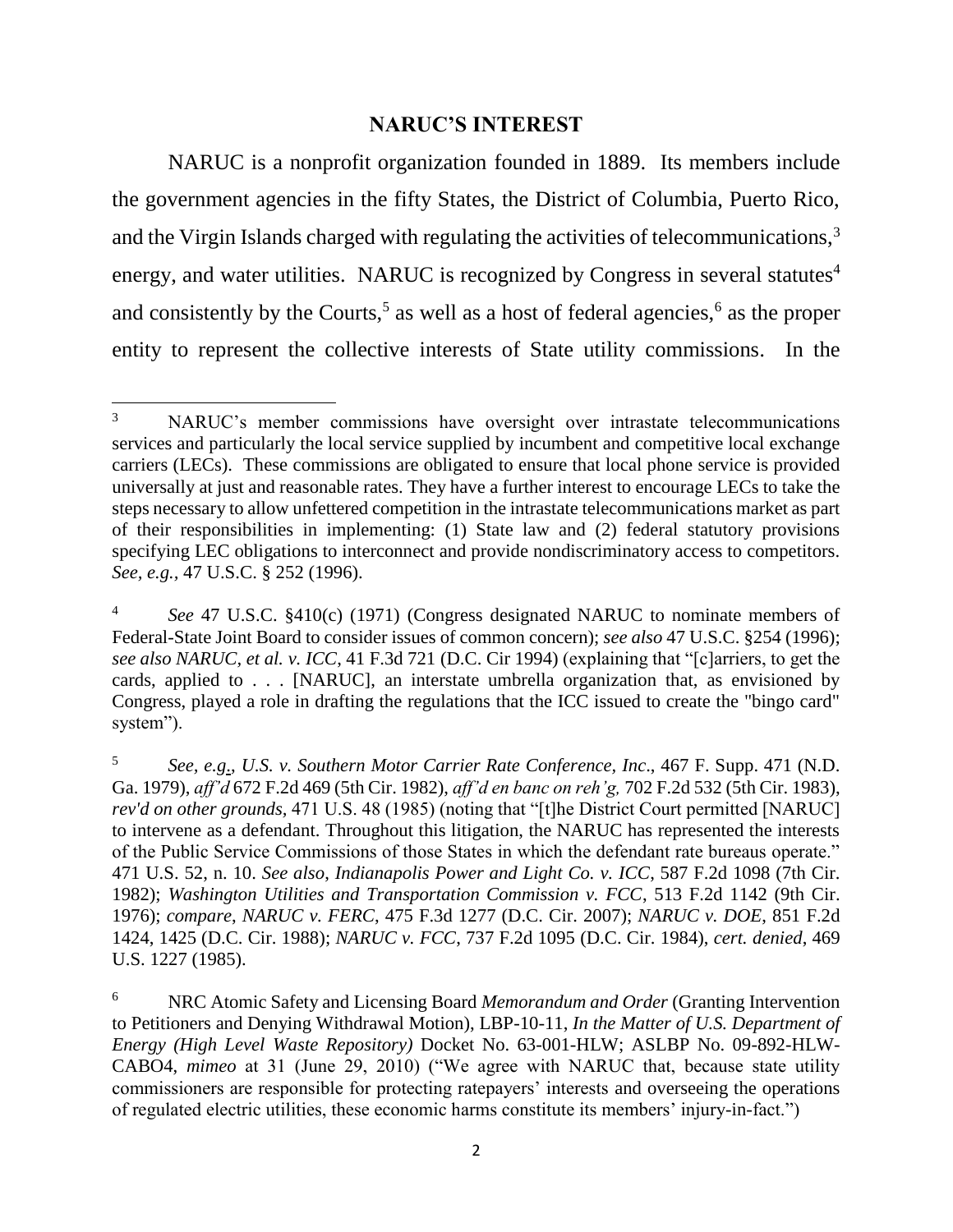Telecommunications  $Act<sub>1</sub><sup>7</sup> Congress references NARUC as "the national"$ organization of the State commissions" responsible for economic and safety regulation of the intrastate operation of carriers and utilities.<sup>8</sup>

NARUC is the organization Congress charged with nominating State Commissioners to the Separations Joint Board.<sup>9</sup> Indeed, NARUC's counsel has served as a member of the staff for the Separations Joint Board for more than twenty years. NARUC's members remain concerned about the deficits in the process leading to this *FNPRM*, the tentative proposal that the reform referral be effectively terminated via permanent or a 15 year extension of the freeze without any Joint Board recommendation, and the absence of a proposed referral/ or recommendation with respect to the *FNPRM* question of whether to allow some carriers to freeze their category relationships. Reflecting that concern, at our July meetings in Arizona, the association passed a *Resolution on FCC Release of Notice of Proposed Rulemaking on Separations* requiring the submission of these comments. A copy of that resolution is attached as Appendix A.

 $\overline{\phantom{a}}$ 

<sup>7</sup> *Communications Act of 1934*, as amended by the *Telecommunications Act of 1996*, 47 U.S.C. §151 *et seq*., Pub. L. No. 101-104, 110 Stat. 56 (1996) (West Supp. 1998) ("Act" or "1996 Act").

<sup>8</sup> *See* 47 U.S.C. § 410(c) (1971) (NARUC nominates members to FCC Joint Federal-State Boards, which consider universal service, separations, and related concerns and provide formal recommendations that the FCC must act upon; *Cf.* 47 U.S.C. § 254 (1996). *Cf. NARUC, et al. v. ICC*, 41 F.3d 721 (D.C. Cir 1994) (where the Court explains "[c]arriers, to get the cards, applied to . . . [NARUC], an interstate umbrella organization that, as envisioned by Congress, played a role in drafting the regulations that the ICC issued to create the "bingo card" system.).

<sup>9</sup> 47 U.S.C. §410(c) (1971).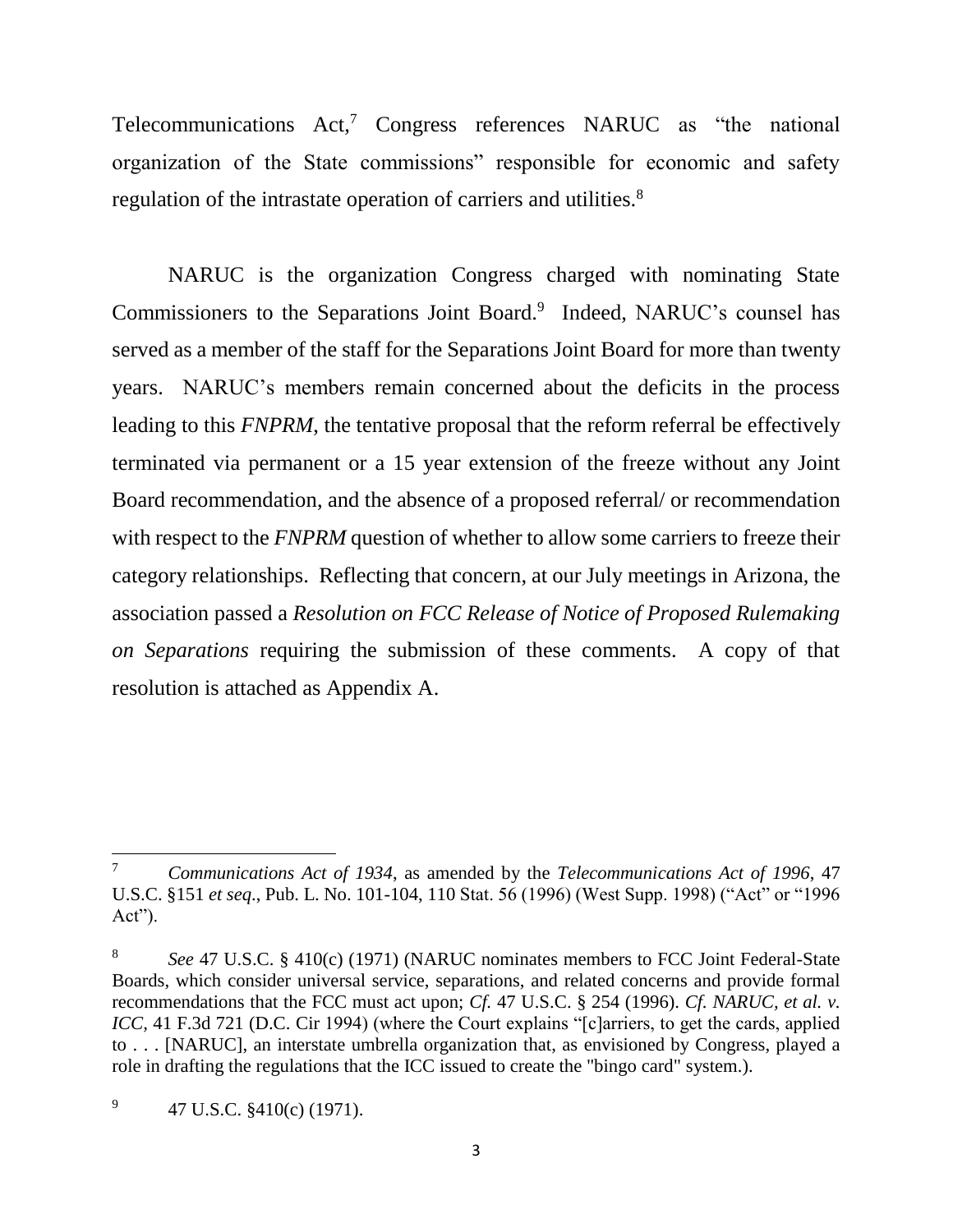#### **DISCUSSION**

"Separations" is a process to allocate telecommunications network costs between interstate and intrastate services. As the FNPRM acknowledges at ¶ 6, the "vast majority of the jurisdictional separations rules were last updated more than 30 years ago and reflect the mix of services and the marketplace circumstances of that time."

Things have changed.

Thirty 30 years ago, the only services riding the telecommunications infrastructure were local and long distance voice services. The separations formula devised at the time was a "75%/25% split," based on voice services, where 75% of the costs were recovered in intrastate voice rates, and 25% of those same costs were to be recovered in interstate voice rates.

Based on their age alone, the current rules do not properly allocate current costs. But age-related inaccuracies are amplified by advances in technology and several key FCC jurisdictional determinations during the seventeen years since the imposition of the freeze. The current rules simply do not reflect the increased use of intrastate networks for "mixed"<sup>10</sup> traffic the FCC treats as interstate, particularly the bandwidth on shared facilities utilized by Broadband Internet Access Service or

 $10<sup>°</sup>$ <sup>10</sup> *See, Qwest Corp. v. Scott*, 380 F.3d 367 at 370 (8th Cir. 2004) ("This clean parceling is not possible, because facilities and equipment used to provide intrastate telecommunications services often are used for interstate telecommunications services as well. Such facilities are "conceivably within the jurisdiction of both state and federal authorities," *id.*, and are described by the FCC as "jurisdictionally mixed" or "mixed use" facilities.") *Compare, In the Matter of Protecting & Promoting the Open Internet*, Report and Order on Remand, Declaratory Ruling, and Order, 30 F.C.C. Rcd. 5601, 5803 at ¶ 431 (2015) and, *In the Matter of Restoring Internet Freedom*, Declaratory Ruling, Report and Order, Order, 33 F.C.C. Rcd. 311, 427 ¶ 196 (2018).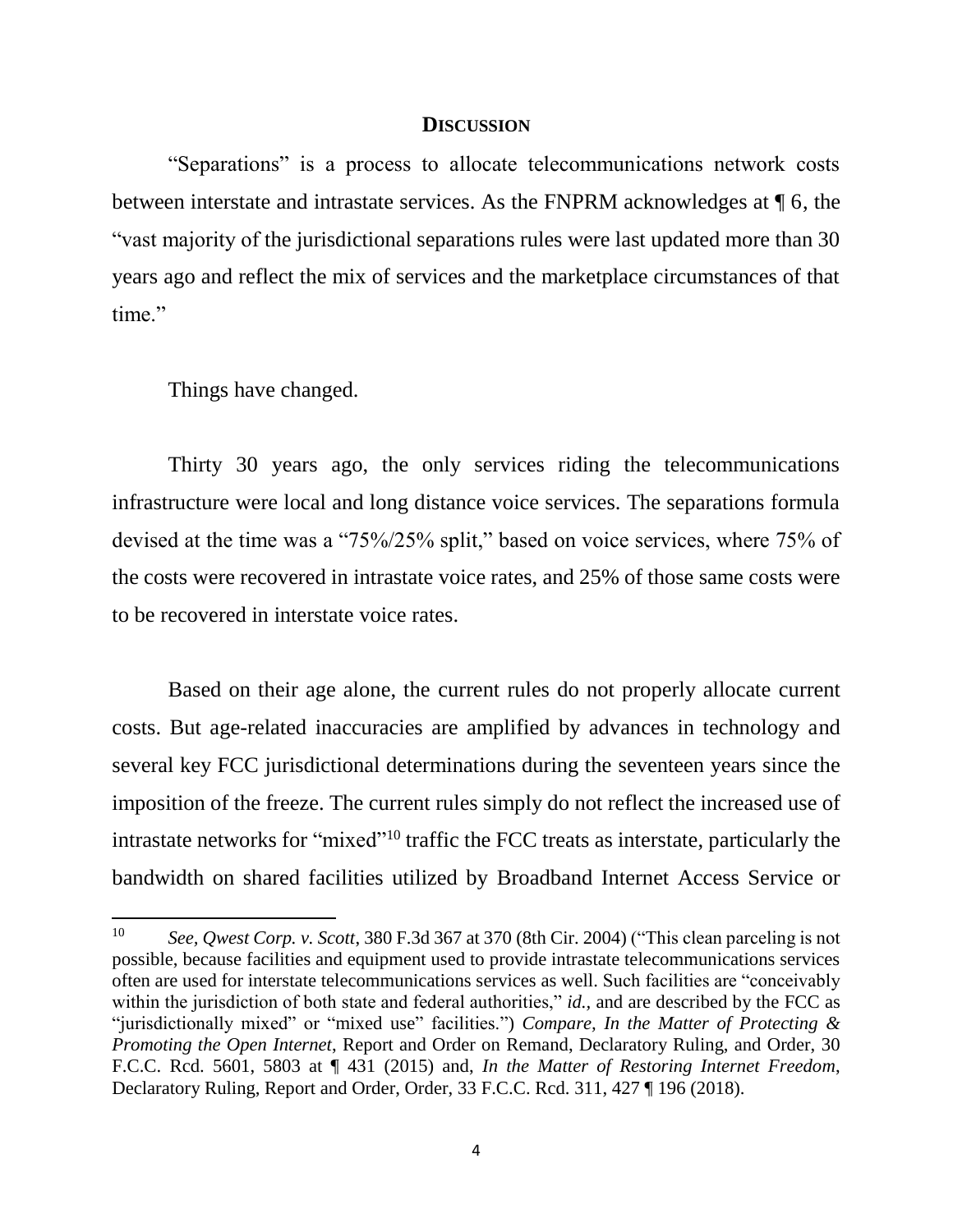internet access service. Whether jurisdictionally severable or not, voice services and broadband access services ride and depend upon the same network infrastructure and use the same technology. $^{11}$ 

Even though the bulk of network usage is for what the FCC characterizes as interstate services, the current separation factors allocate 75% of the costs to the intrastate jurisdiction, while allowing revenues to flow mainly to the interstate jurisdiction.<sup>12</sup>

 $11$ An October 8, 2013 paper by Anna-Marie Kovacs points out that in the United States (i) both voice and internet traffic travel over the same infrastructure, (ii) all voice traffic is migrating to Internet Protocol (IP) based technology and (iii) the transition to IP is "nearly complete." According to the paper, just the streaming video on these shared IP networks in 2012 "accounted for 120 exabytes of traffic and by 2017 is expect to grow to 359 exabytes, *i.e., to roughly 80% of all IP traffic*." That 80% figure does not include non-video non-voice data traffic. *See,* Kovacs, Anna-Marie, *Telecommunications competition: the infrastructure-investment race,* at 2, online at: [https://internetinnovation.org/images/misc\\_content/study-telecommunications-competition-](https://internetinnovation.org/images/misc_content/study-telecommunications-competition-09072013.pdf)[09072013.pdf.](https://internetinnovation.org/images/misc_content/study-telecommunications-competition-09072013.pdf) (Last accessed August 24, 2018). A whitepaper by Cisco, Inc., updated in 2017, notes that globally, IP video traffic will be 82% of all IP traffic (both business and consumer) by 2021, up from 73% in 2016. See *The Zettabyte Era: Trends and Analysis*, online at [https://www.cisco.com/c/en/us/solutions/collateral/service-provider/visual-networking-index](https://www.cisco.com/c/en/us/solutions/collateral/service-provider/visual-networking-index-vni/vni-hyperconnectivity-wp.html)[vni/vni-hyperconnectivity-wp.html.](https://www.cisco.com/c/en/us/solutions/collateral/service-provider/visual-networking-index-vni/vni-hyperconnectivity-wp.html) (Last accessed August 24, 2018). *Caveat:* the Kovacs paper was commissioned by the Internet Innovation Alliance. It includes some policy prescriptions and statements that, whatever their relative merits, are not driven by the facts cited. The opinions expressed in that paper are solely those of the author.

<sup>&</sup>lt;sup>12</sup> Broadband costs are included in the regulated cost of service, even when the FCC has determined that broadband services are information services. Seventy-five percent of broadband loop costs are allocated to the state jurisdiction by the gross allocator and the overwhelming majority of broadband costs are loop costs. *See, In the Matters of Appropriate Framework for Broadband Access to the Internet over Wireline Facilities Universal Service Obligations of Broadband Providers, Computer III Further Remand Proceedings: Bell Operating Co. Provision of Enhanced Services; 1998 Biennial Regulatory Review -- Review of Computer III & ONA Safeguards and Requirements,* Report and Order, 20 F.C.C. Rcd. 14853, 14924–25 at ¶ 130 (2005). ("[A]s specified in section 32.23 of our rules, the provision of this transmission is to be classified as a regulated activity under part 64 . . . because we find that the costs of changing the federal accounting classification of the costs underlying this transmission would outweigh any potential benefits.")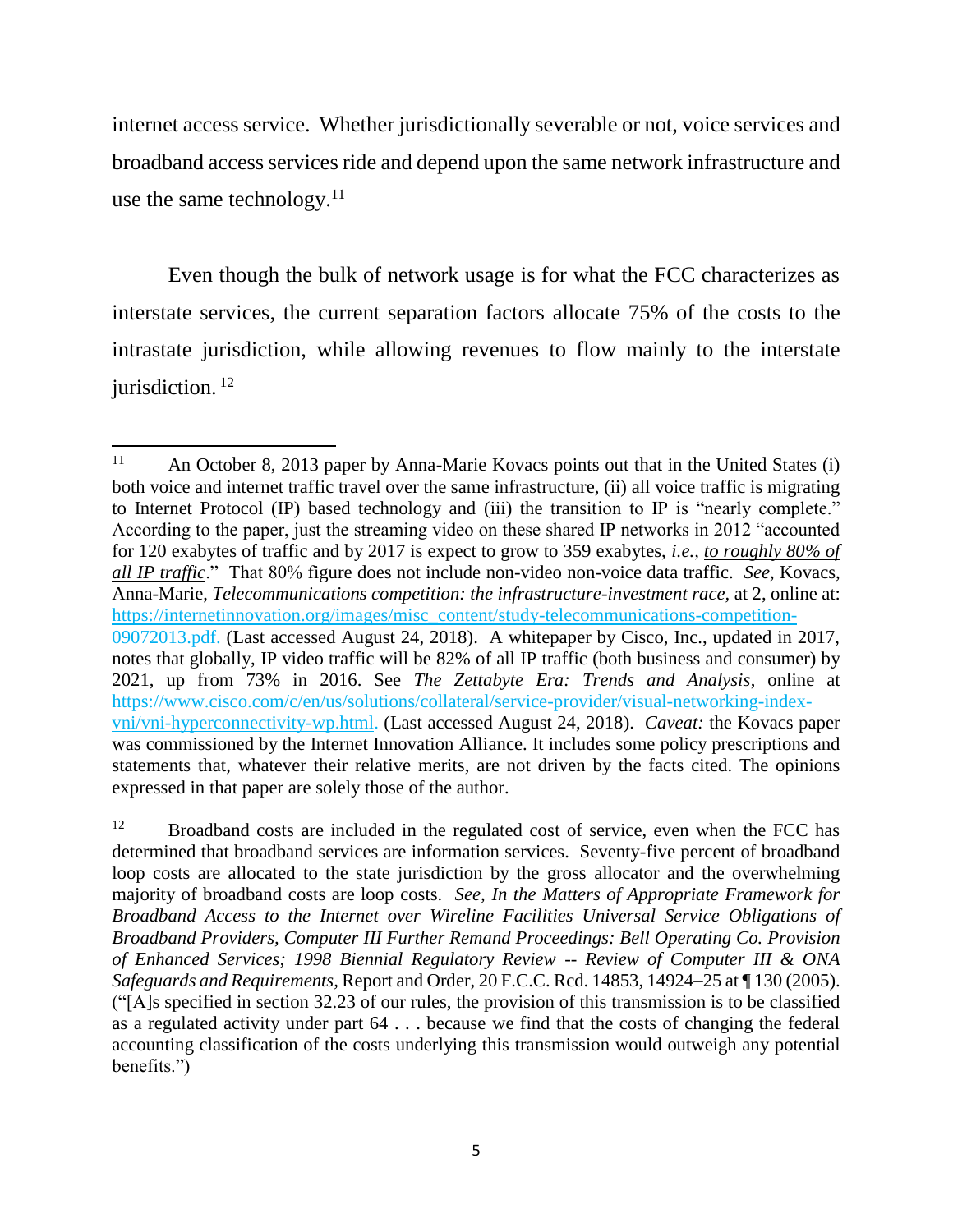The misallocation of those network costs are ultimately reflected in the higher rates that the States' consumers and businesses pay for voice services. They skew State and federal universal service programs and provide the basis for arguments that intrastate telecommunications services are "not profitable." They also prevent some providers that serve rural high-cost areas from being able to recover costs needed to provide services.

Yet these obsolete Part 36 rules still apply.

 $\overline{\phantom{a}}$ 

Twenty years ago, in 1997, the FCC already recognized that legislative, technological, and market changes required comprehensive reform of the separations process to reflect the changing real-world use of networks.<sup>13</sup> State commissions and the FCC agreed that the separations process had to be realigned to allocate and recover costs in a way that reflects the actual use of networks for intrastate and interstate telecommunications services.

In 2001, based on a Separations Joint Board Recommended Decision, the Commission froze, on an "interim" basis, the Part 36 jurisdictional separation rules for a five-year period beginning July 1, 2001.<sup>14</sup> The expectation was that five years would provide enough time to complete the review.

<sup>13</sup> *In the Matter of Jurisdictional Separations Reform and Referral to the Federal-State Joint Board*, CC Docket No. 80-286, Notice of Proposed Rulemaking, 12 FCC Rcd 22120, 22126, ¶ 9 (1997).

<sup>14</sup> *In the Matter of Jurisdictional Separations and Referral to the Federal-State Joint Board*, CC Docket No. 80-286, Report and Order, 16 FCC Rcd 11382, 11393–408, ¶¶ 18–55 (2001).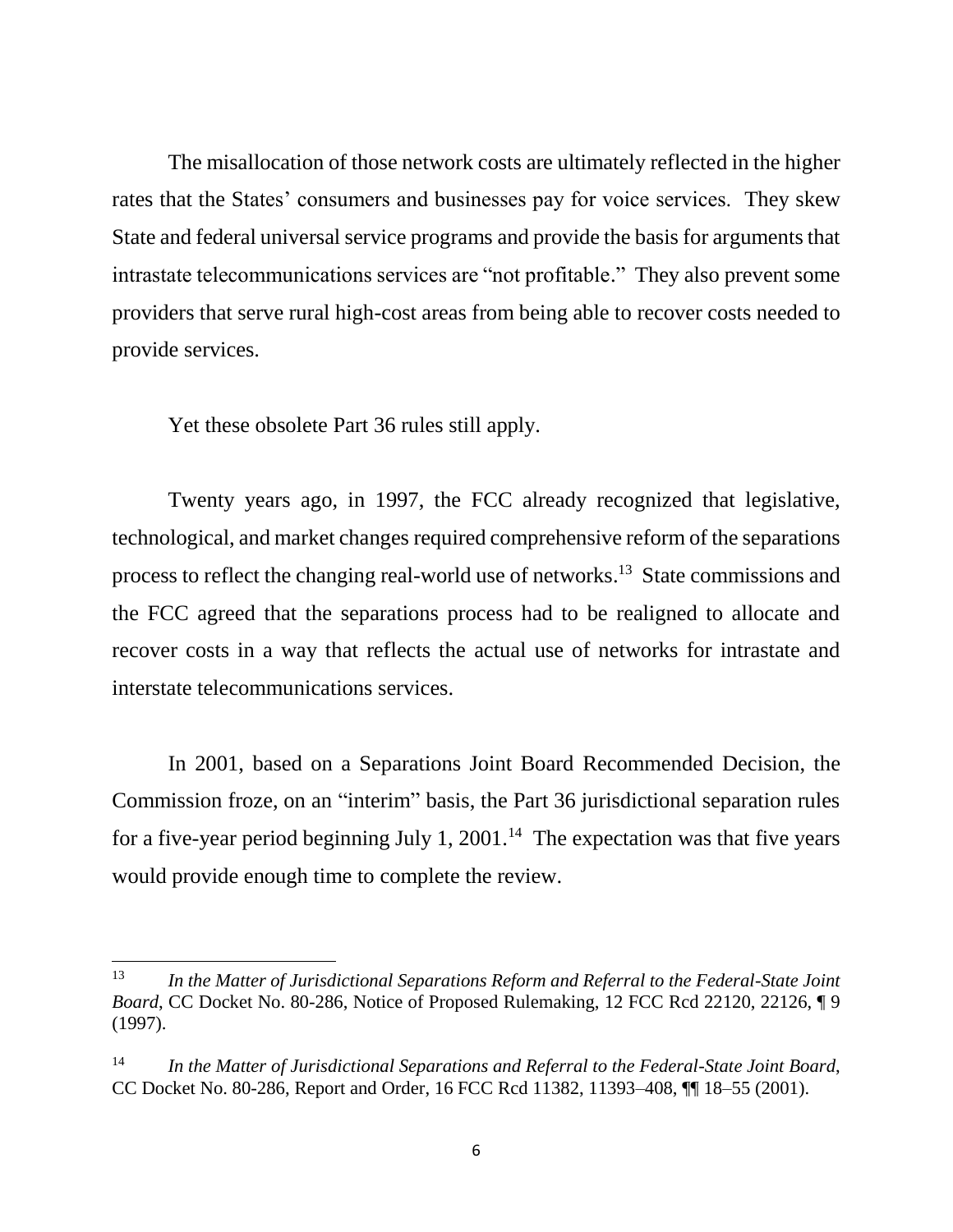Instead, in the face of a continuing expansion of federal jurisdiction and an increasing divergence between jurisdictional revenues and jurisdictional costs, the freeze was extended seven times.

The "interim" freeze has now been in effect for 18 years, well over the originally anticipated 5-year span projected for the Joint Board's analysis and recommendation.

Just last year, in an order confirming the original referral, this FCC acknowledged both the importance of the separations process and the need for reform, by affirming that:

[T]he policy changes the Commission has adopted in recent years, particularly those arising from the Commission's fundamental reform of the high cost universal service support program, the intercarrier compensation systems, and the Part 32 accounting rules, will significantly affect our analysis of interim and comprehensive separations reform, as well as that of the Joint Board.<sup>15</sup>

More recently, in the subject *FNPRM,* the FCC again concedes that separations remains the basis for State and federal calculations of universal service support, for related State regulatory fees, and by some States to set the rates of small local exchange carriers.<sup>16</sup>

<sup>15</sup> <sup>15</sup> *In the Matter of Jurisdictional Separations and Referral to the Federal State Joint Board*, Report and Order, 32 F.C.C. Rcd. 4219, 4223 (2017).

<sup>&</sup>lt;sup>16</sup> *FNPRM* at ¶ 11. ([R]ate-of-return carriers now use separations cost results only for...(a) establishing their business data services (special access) rates; (b) calculating interstate common line support for those carriers that have not elected A-CAM support; and (c) calculating subscriber line charge (SLC) levels for the minority of carriers whose SLCs are below the maximum level. The Universal Service Administrative Company (USAC) uses categorization results for calculating high-cost loop support, but without applying jurisdictional allocations. States also use separations results to determine the amount of intrastate universal service support and to calculate regulatory fees, and some states perform rate-of-return ratemaking using intrastate costs.")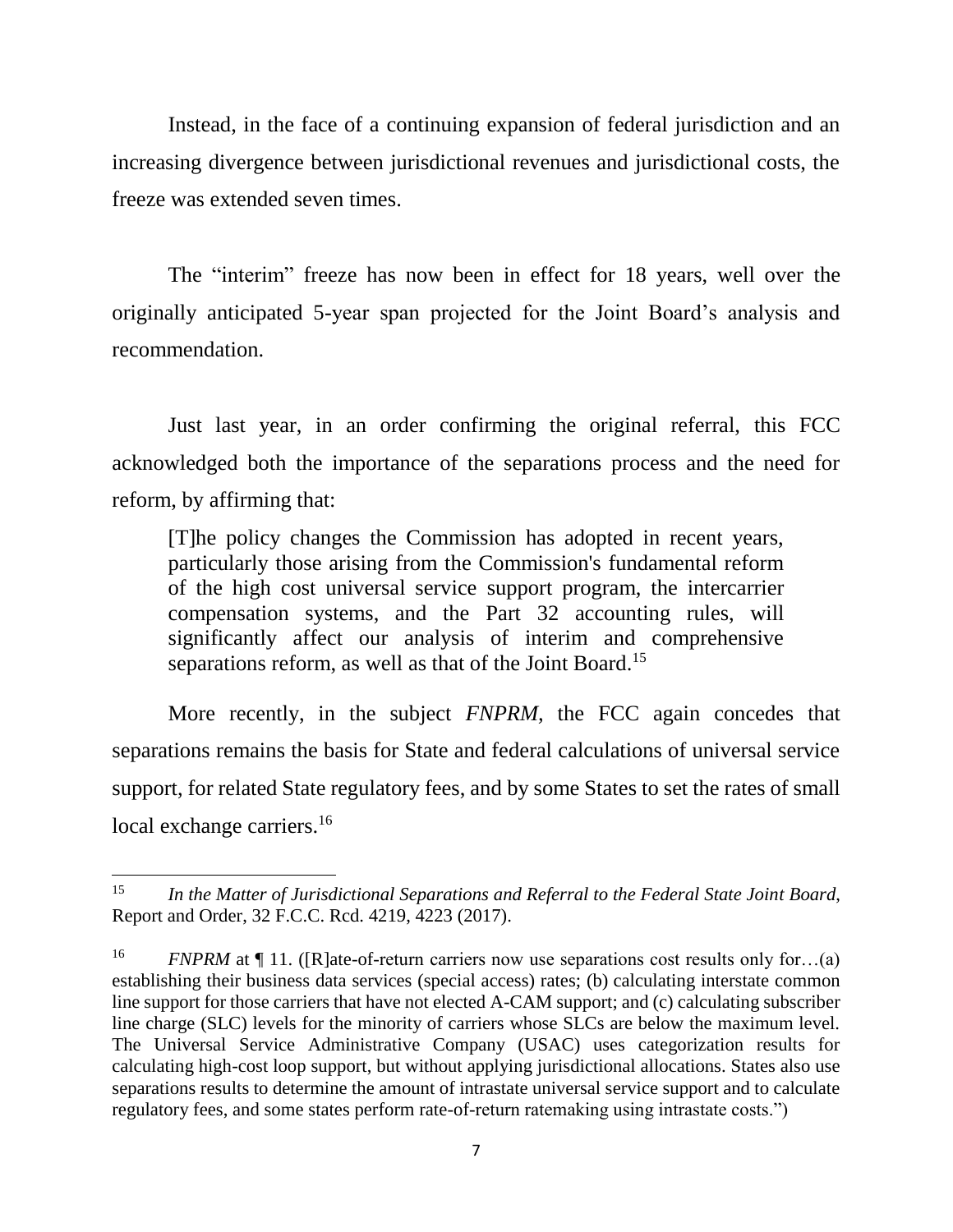These twin acknowledgements of (i) the continuing utility of the separations process for the FCC, the USAC, and States, as well as (ii) the impact of recent reforms the FCC concedes "will significantly affect" the analysis of separations, undermines the *FNPRM* suggestions that comprehensive reform of Part 36 is not warranted.<sup>17</sup>

Indeed, the fact that the FCC is proposing to extend the freeze is, on its face, an acknowledgement that the separations process remains both relevant and useful.

The *FNPRM* also suggests that any reforms to the separations process would be too difficult or take too long to implement.<sup>18</sup> Yet, a few paragraphs later, the FNPRM proposes a reform to the process that is easily addressed and clearly within the scope of the current referral. Specifically, the FCC proposes to "provide a onetime opportunity for carriers that opted to freeze their category relationships in 2001 to opt out of that freeze, so that they can categorize their costs based on current circumstances rather than their circumstances in 2000."<sup>19</sup>

Both a permanent or de facto permanent "15 year" freeze and the proposal to allow carriers to adjust their category relationships are exactly the types of

 $17\,$ *FNPRM* at  $\P$  10 – 12 (discussing the declining use of the separations process).

<sup>&</sup>lt;sup>18</sup> *FNPRM* at  $\P$  21 (suggesting the issues are extremely complex and implying it is unlikely the Joint Board can issue a recommendation on comprehensive reform in a short extension period.)

<sup>19</sup> *FRNPM* at ¶¶ 23.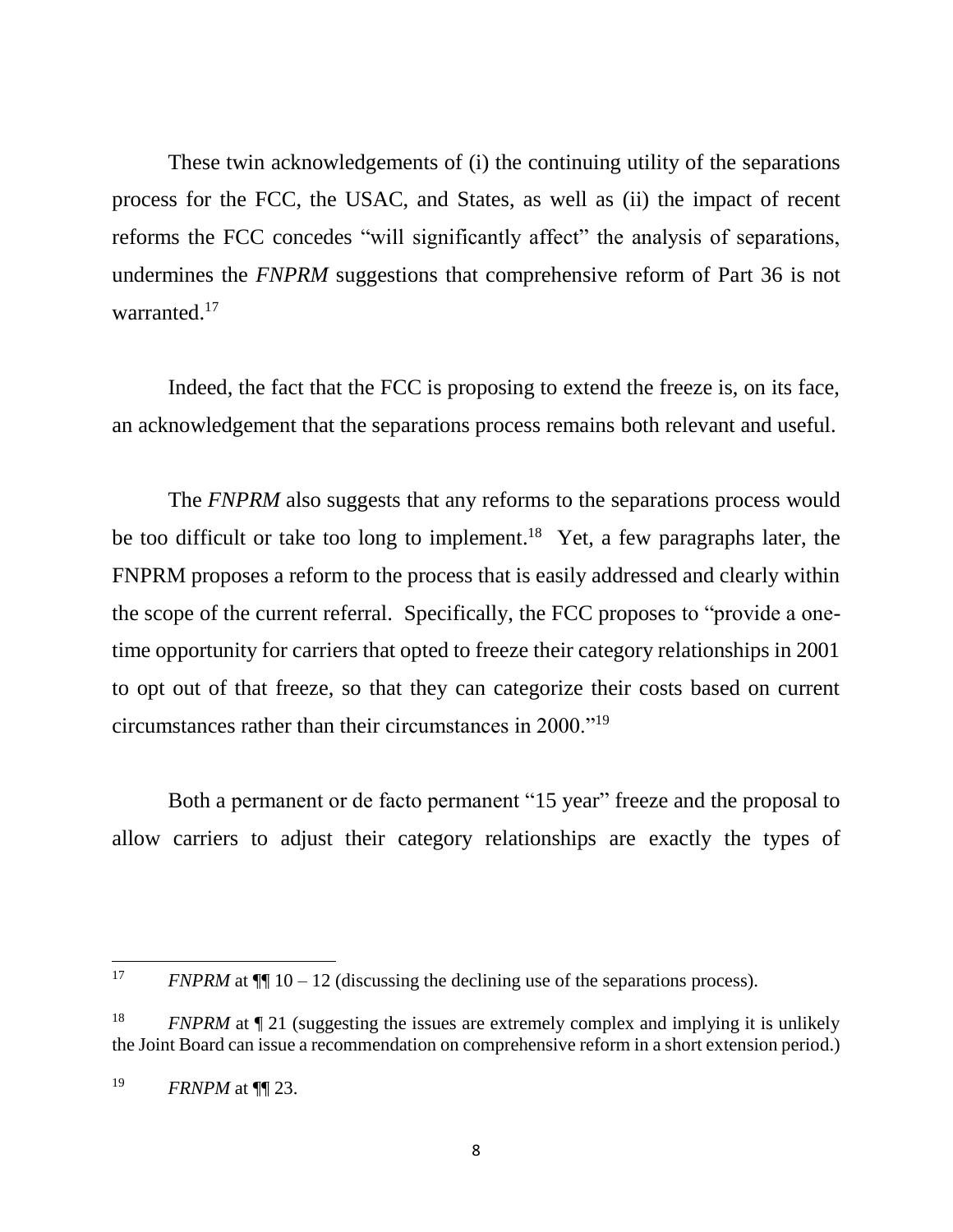Jurisdictional cost-shifting issues<sup>20</sup> Congress specified must be referred to the Separations Joint Board.

The FCC should forward the comments on the "opt-out" and related proposals to the Joint Board as the 47 USC S 410(c) requires and Congress intended. Additionally, as suggested in  $\P$  4 of the *FNPRM*, "a shorter extension is preferable." It is not clear what the Separations Joint Board members would recommend as, unlike in prior freeze extensions, they have not been consulted. NARUC's resolution recommends a two year extension.

## *The Communications Act<sup>21</sup> does not permit the FCC to revise the Part 36 rules without first seeking a recommendation from the Joint Board.*

In February of 2017, to its credit, this Commission acknowledged that if the Part 36 rules "likely would need to be modified," 47 U.S.C. § 410(c) requires a referral to the Separations Joint Board. <sup>22</sup> The *FNPRM* proposes modifications to the Part 36 rules.

47 U.S.C. § 410(c) is not ambiguous. It states:

The Commission shall refer any proceeding regarding the jurisdictional separation of common carrier property and expenses between interstate and intrastate operations, which it institutes pursuant to a notice of proposed rulemaking . . . to a Federal-State Joint Board.

<sup>20</sup> Indeed, the FCC acknowledges, *FNPRM* at  $\P$  27, that "[a]llowing carriers to opt out of the category relationships freeze will necessarily shift costs between jurisdictions and among access elements, and may affect the universal service funding the carrier receives."

<sup>&</sup>lt;sup>21</sup> 47 U.S.C. § 410(c) (1979).

<sup>&</sup>lt;sup>22</sup> *In the Matter of Comprehensive Review of the Part 32 Uniform System of Accounts, Report* and Order, 32 F.C.C. Rcd. 1735, ¶ 46 (2017).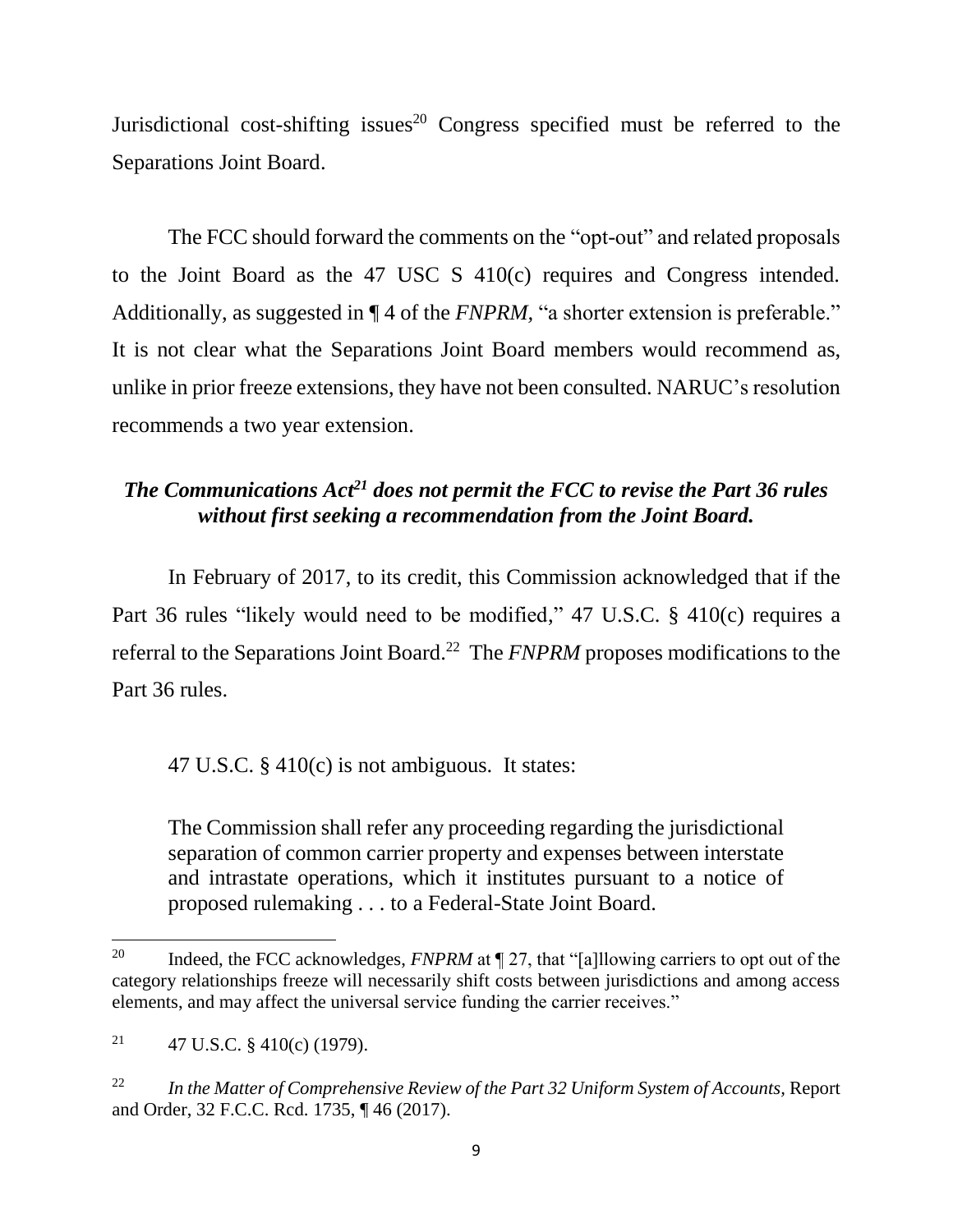The FNPRM specifically proposes to amend the Part 36 rules to (i) either make permanent or extend the current freeze 15 years, and (ii) to permit carriers to unfreeze category relationships. Those proposals undeniably demonstrate the *FNPRM* is a "proceeding regarding the jurisdictional separation of common carrier property and expenses between interstate and intrastate operations."

Both are also obviously "pursuant to a notice of proposed rulemaking."

The *FNPRM*, in ¶¶ 17-21, contends that completion of comprehensive separations reform by the December 31, 2018 expiration of the freeze is "highly unlikely" and that letting the freeze expire would "impose significant burdens" on carriers and create instability.

As discussed, *infra*, the ever-present looming deadline of a freeze extension has not been used in the past by the FCC as an excuse to avoid full Joint Board buyin – formally or informally - on additional limited extensions of the freeze to permit work on reform to continue.

But, whatever the merits or deficits in this rationale for expedited FCC action on a short term extension of the freeze, one thing is clear. There is no exigent circumstance that justifies the agency ignoring the statutory referral requirements in the context of the *FNPRM's* discrete "unfreeze categories" proposals. The Act requires the FCC to refer those issues to the Joint Board for a Recommended Decision before taking final action in this docket.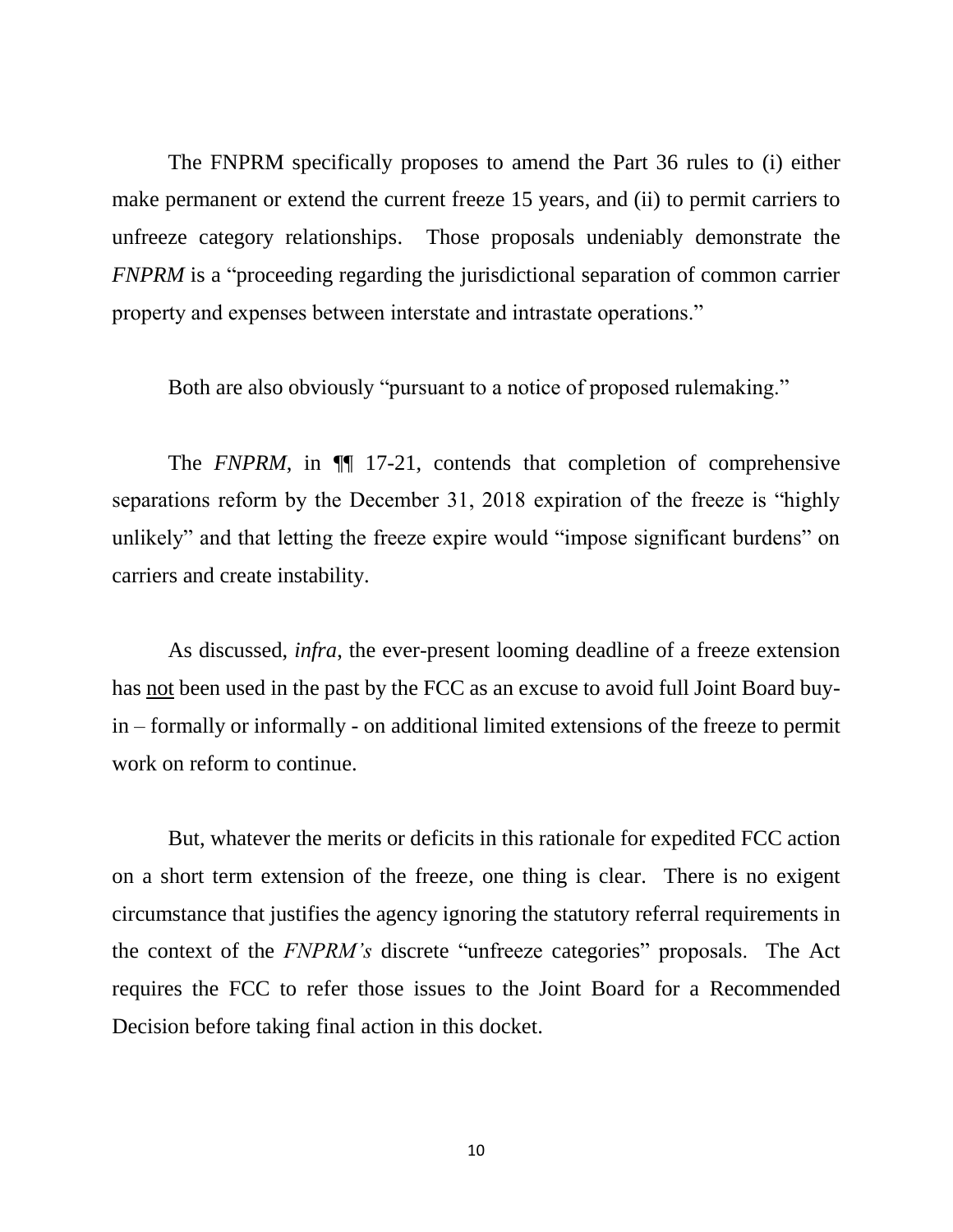With respect to Part 36 freezes, the FCC acknowledged the referral requirement applies by pressing for just such a Recommended Decision<sup>23</sup> as a prerequisite to ordering the first freeze in 2001.

It also acknowledged in the 2001 decision, that the recommended decisions could not be the basis for future extensions without consultation (i.e., some sort of recommendation) from the Joint Board:

The Joint Board recommended that the freeze automatically expire at the end of five years, *unless extended by the Commission upon the recommendation of the Joint Board.* . . We also conclude that, prior to the expiration of the five-year period, the Commission shall, *in consultation with the Joint Board*, determine whether the freeze period shall be extended. $24$ 

(Emphasis added)

This is only logical. A recommendation to do nothing for five years while the Board works to adjust the Separations process to correct acknowledged deficiencies is qualitatively different from suggesting a permanent (e.g. 15 year) freeze as the "fix" of those deficiencies - or even a series of freezes that more than triples the originally anticipated freeze proposal.

Prior to the first extension of the freeze in 2006, the State members of the Joint Board agreed to recommend a three year extension in exchange for FCC action.

 $\overline{\phantom{a}}$ <sup>23</sup> *In the Matter of Jurisdictional Separations Reform and Referral to the Federal State Joint Board,* Recommended Decision, 15 F.C.C. Rcd. 13160 (2000).

<sup>24</sup> *In the Matter of Jurisdictional Separations and Referral to a Federal State Joint Board*, Report and Order, 16 F.C.C. Rcd. 11382, 11397 ¶¶ 28-29 (2001).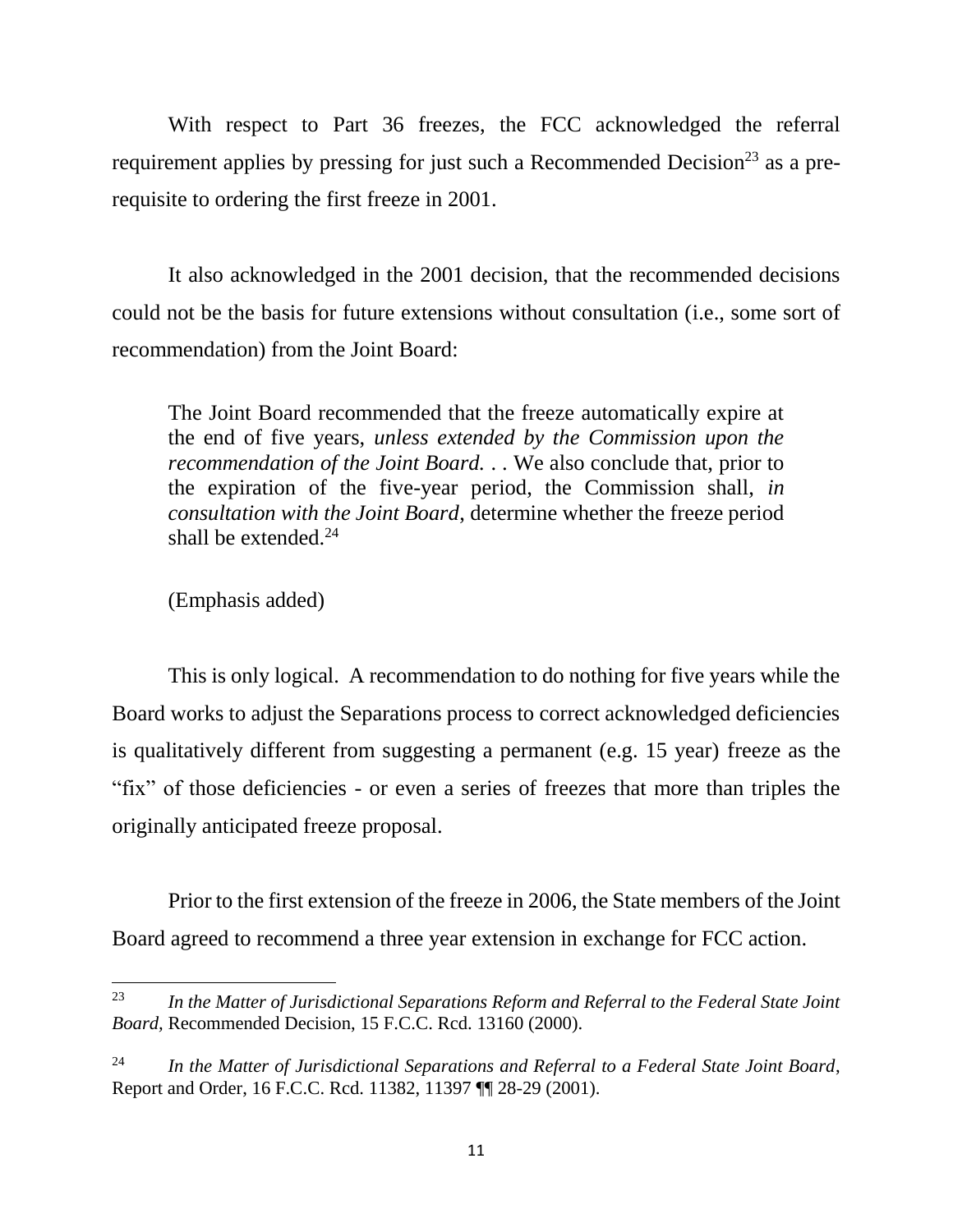Ultimately, a Joint Board recommendation for a short freeze was filed in the docket.<sup>25</sup> The letter was signed by the FCC Separations Joint Board Chair Tate, on behalf of all federal members of the board, and State Separations Joint Board Chair Kjellander, on behalf of the State members. The negotiations that led to that letter are evident from its contents.<sup>26</sup> The State members were concerned by the limited FCC engagement.<sup>27</sup> The letter recommended the FCC adopt an interim 3-year extension of the rules, but also recommended the FCC seek additional comment, update the record, and noted the entire Joint Board's intent to meet soon and work to complete comprehensive reform before the expiration of the freeze in 2009.

<sup>25</sup> <sup>25</sup> *Letter to Marlene Dortch, Secretary, FCC from Deborah Tate, Chair of the Federal State Joint Board, on behalf of all FCC Board members, and Paul Kjellander, on behalf of all State Board members*, CC Docket No. 80-286 (filed April 18, 2006), online at: [https://ecfsapi.fcc.gov/file/6518333902.pdf.](https://ecfsapi.fcc.gov/file/6518333902.pdf)

<sup>&</sup>lt;sup>26</sup> The back drop for the negotiations that led to this letter was characteristic of the Joint Board process though the early years of the Comprehensive Reform referral. In December 2001, the State Members of the Joint Board filed a fairly comprehensive Glide Path Paper. There was a Joint Board *en banc* a few months later requested by the State members. Next, in 2004, the State members filed a letter with the Federal members of the board seeking a data request to support review activities. In October of 2005, the State members filed an updated Glide path paper as part of the negotiations to extend the freeze and it was included for comment as part of the 2006 extension order. *In the Matter of Jurisdictional Separations and Referral to a Federal State Joint Board*, Order and Further Notice of Proposed Rulemaking, 21 F.C.C. Rcd. 5516, 5521 ¶¶ 11-13, Appendix A (2006). Every subsequent extension of the freeze was accompanied by federal assertions that the entire Joint Board would engage on separations issues. Most often, that's not what happened.

<sup>27</sup> This is a recurring theme in State Member comments over the past 17 years. *Compare, Letter from State Members of the Federal State Joint Board on Separations to the Honorable Mignon Clyburn, Chair, Federal State Joint Board on Separations*, CC Docket No. 80-286 (Filed March 5, 2010), at 2, online at: [https://ecfsapi.fcc.gov/file/7020394402.pdf,](https://ecfsapi.fcc.gov/file/7020394402.pdf) noting: "[t]he freeze was originally intended to remain in place from July 1, 2001 to June 30, 2006, but was later extended twice by the Commission for a total of four years. *These extensions were necessary as federal separation reform had not occurred, notwithstanding repeated efforts by the State Members of the Separations Joint Board to engage their federal counterparts in productive discussions.*" (emphasis added).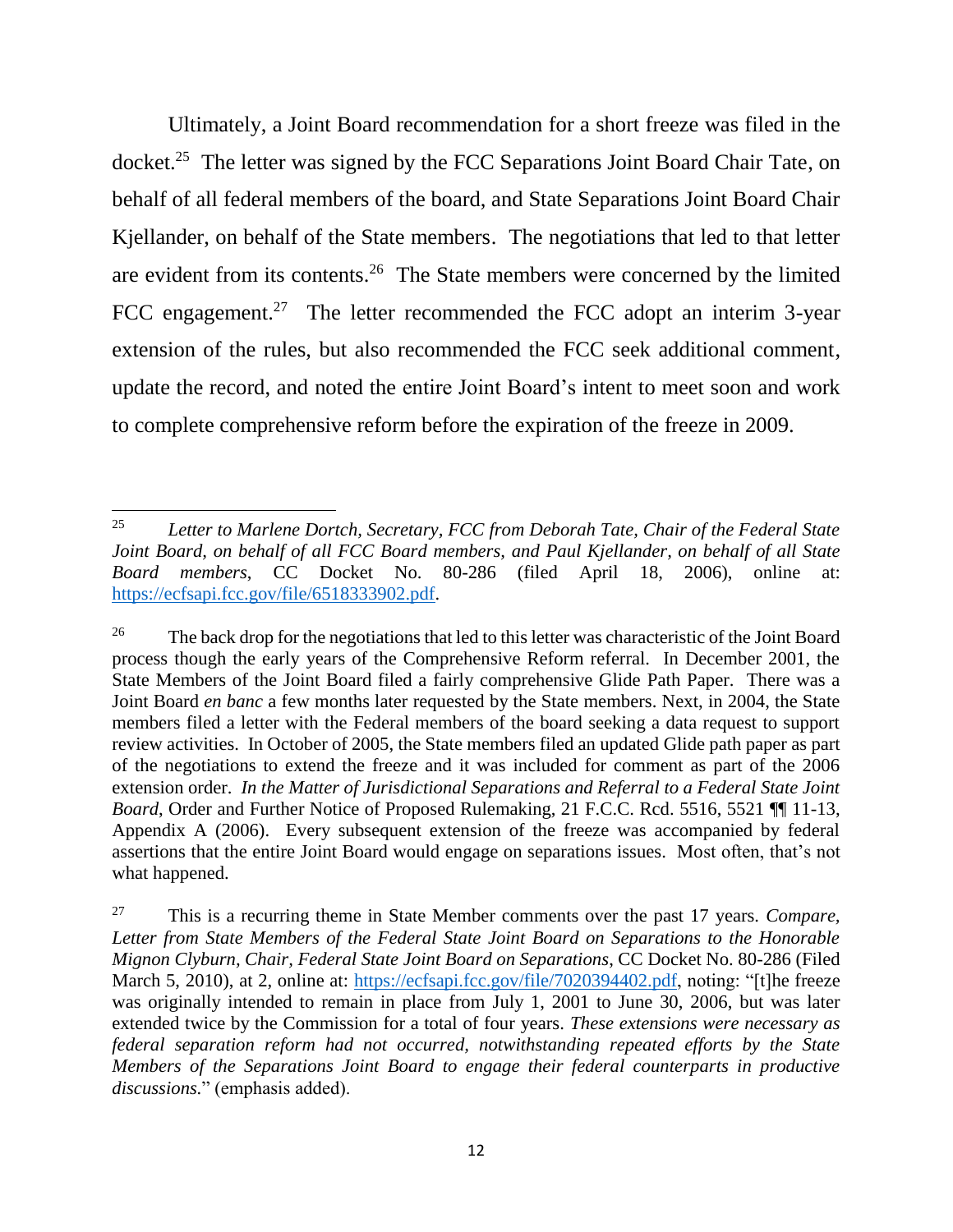As part of the negotiations, the FCC agreed to include an updated version of the State Member-authored white paper for comment as part of the 2006 extension.<sup>28</sup>

In the subsequent temporary freezes proposed, *always relatively short, and always premised on the Joint Board completing reform before expiration of the new freeze*, <sup>29</sup> express support for the freeze extension from the State members (a majority) of the Joint Board became the norm.<sup>30</sup>

<sup>30</sup> *See, Letter from State Members of the Separations Joint Board to FCC Commissioners*, CC Docket No. 80-286 (filed April 17, 2009), at: <https://ecfsapi.fcc.gov/file/6520213987.pdf> (Supports the extension); *Letter from State Members of the Separations Joint Board to FCC Commissioners*, CC Docket No. 80-286 (filed March 18, 2011), at: [https://ecfsapi.fcc.gov/file/7021034711.pdf,](https://ecfsapi.fcc.gov/file/7021034711.pdf) noting a majority of the joint board supports "the proposal to extend, by one year, the current freeze regarding separations," and acknowledging FCC's prior engagement with the board about the extension "well in advance of the release of this notice."; *Letter from State Members of the Separations Joint Board to FCC Commissioner Rosenworcel, Separations Joint Board Chair, C*C Docket No. 80-286, *(*filed March 31, 2014), at: [https://ecfsapi.fcc.gov/file/7521096313.pdf,](https://ecfsapi.fcc.gov/file/7521096313.pdf) noting State members support an extension.

 $28\,$ <sup>28</sup> *In the Matter of Jurisdictional Separations and Referral to a Federal State Joint Board*, Order and Further Notice of Proposed Rulemaking, 21 F.C.C. Rcd. 5516, Appendix A (2006).

<sup>29</sup> *In the Matter of Jurisdictional Separations and Referral to the Federal-State Joint Board*, CC Docket No. 80-286, Report and Order, 32 FCC Rcd 4219 (2017); *In the Matter of Jurisdictional Separations and Referral to the Federal-State Joint Board*, CC Docket No. 80-286, Report and Order, 29 FCC Rcd at 6470 (2014) (Extends the freeze 3 years "while the Joint Board continues its analysis."); *In the Matter of Jurisdictional Separations and Referral to the Federal-State Joint Board*, CC Docket No. 80-286, Report and Order, 27 FCC Rcd 5593 (2012) (Extends the freeze two years "while the Joint Board completes its analysis"); *In the Matter of Jurisdictional Separations and Referral to the Federal-State Joint Board*, CC Docket No. 80-286, Report and Order, 26 FCC Rcd 7133 (2011) (Extends the freeze one year "while the Commission and the Joint Board undertake reform of those rules."); *In the Matter of Jurisdictional Separations and Referral to the Federal-State Joint Board*, CC Docket No. 80-286, Report and Order, 25 FCC Rcd 6046 (2010) (Extends the freeze one year while "issues related to interim and comprehensive reform are considered."); *In the Matter of Jurisdictional Separations and Referral to the Federal-State Joint Board*, CC Docket No. 80-286, Report and Order, 24 FCC Rcd 6162 (2009); (Extends freeze 1 year "while the Commission and the Joint Board undertake reform of those rules.") *In the Matter of Jurisdictional Separations and Referral to the Federal-State Joint Board*, CC Docket No. 80- 286, Order and Further Notice of Proposed Rulemaking, 21 FCC Rcd 5516, 5523 (2006). (Extends the freeze 3 years "to allow the Commission and Joint Board to complete comprehensive reform.")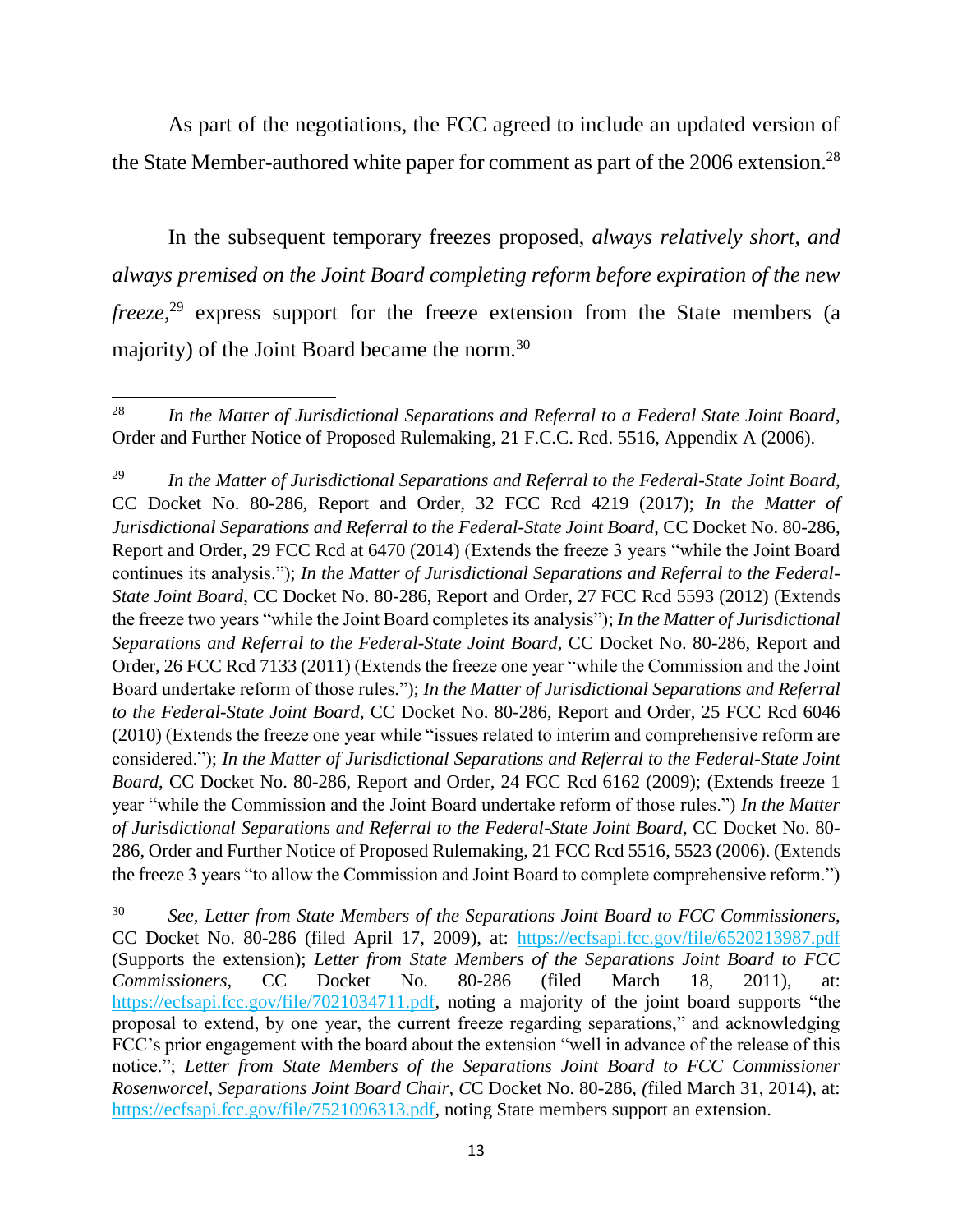In spite of the facts that the entire Joint Board did submit a recommendation for a three-year freeze and that State members did participate informally in the deliberations that led to the 2006 extension, the agency advanced two unnecessary and untested suggestions.

First, that an "interim extension of the separations freeze does not require a referral to the Joint Board because it is temporary in scope."<sup>31</sup>

Given the April 2006 Joint Board Letter specifically recommended a three year extension, there was no legal (or logical) basis for anyone to challenge this assertion. It is not clear this untested FCC dicta is consistent with the requirements of section 410(c), but in any case, the rationale certainly is not applicable to either a permanent or 15-year extension – which are hardly "interim" and definitively not "temporary in scope."

It is one thing to suggest, *as the FCC has with each of the prior extensions*, that a relatively short extension of the freeze is necessary to allow:

the Joint Board additional time to consider changes that may need to be made to the separations process in light of changes in the law, technology, and market structure of the telecommunications industry without creating the undue instability and administrative burdens that would occur were the Commission to eliminate the freeze.<sup>32</sup>

 $31$ <sup>31</sup> *In the Matter of Jurisdictional Separations and Referral to the Federal-State Joint Board*, CC Docket No. 80-286, Report and Order, 32 FCC Rcd 4219 at ¶ 21 (2017).

<sup>32</sup> *Id.*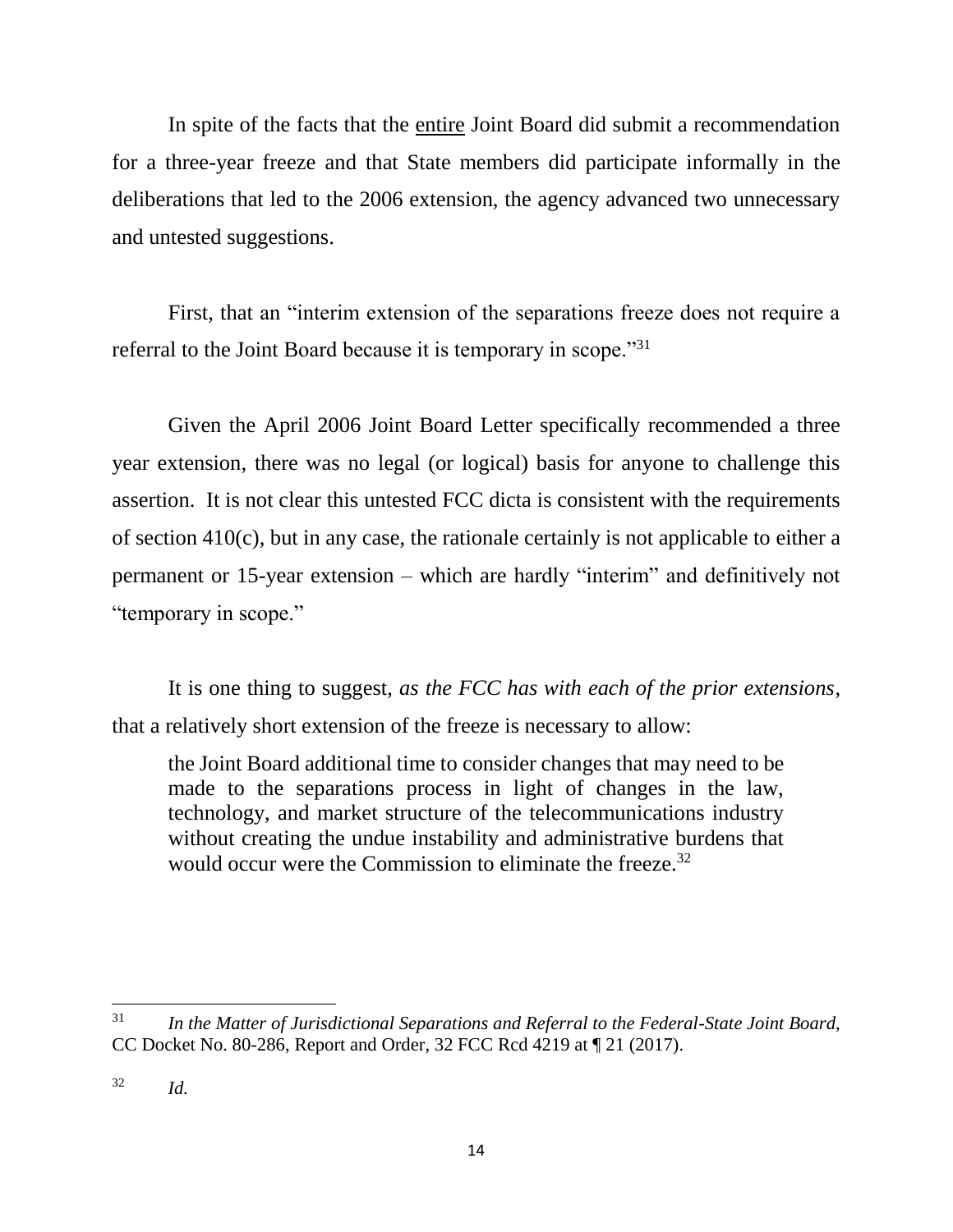It is quite different for the agency to simply ignore agency-acknowledged problems with the existing rules and impose either a permanent freeze or its policy equivalent (a 15-year freeze).

In the same paragraph of the 2006 extension,  $33$  the FCC also suggested that an "interim extension of the separations freeze does not require a referral to the Joint Board because . . .the issue of extension was within the scope of the Joint Board's earlier recommended decision."

This dicta carries the same flaws as the earlier assertion – since there was a recommendation there was no logical or legal way to challenge this dicta.

But even if it were legally sustainable, it would not apply to either a permanent or 15 year freeze as neither can be characterized as "interim."

Moreover, the rationale is stunningly overbroad. Under this theory, once the Joint Board issues a general recommendation on any separations related topic, the FCC is free for an indefinite period to act in the same general area without further advice. It is particularly inappropriate for application here, where both the federal and State members of the Joint Board in the Recommended Decision, and the FCC in approving that decision, specified an "interim" freeze just until a resolution of the problem could be reached and that the entire Joint Board would be consulted prior to additional extensions. This "argument" makes no sense. It would not matter how many years elapsed in the interim, how many intervening FCC orders were issued,

 $\overline{\phantom{a}}$ <sup>33</sup> *Id.*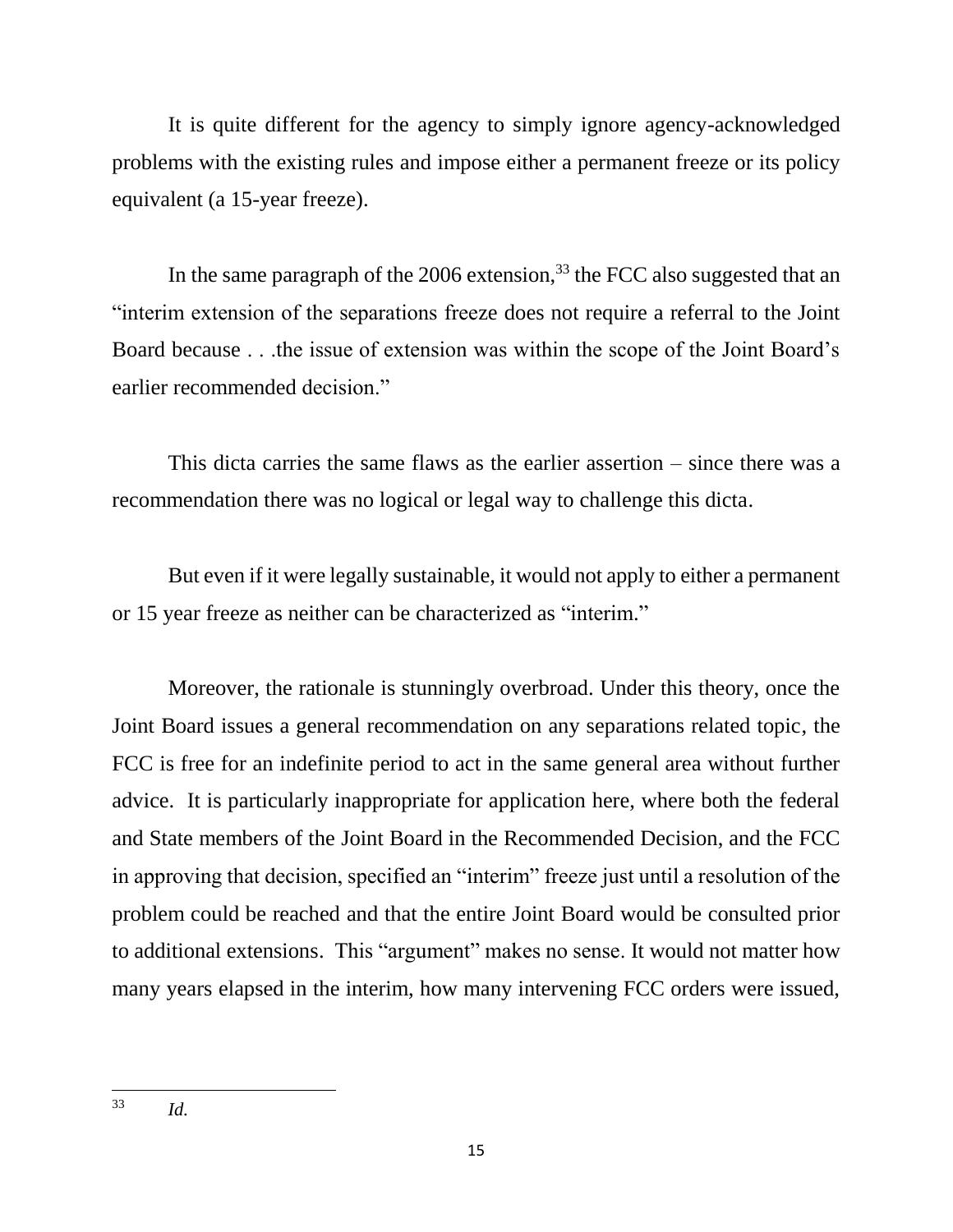nor how the underlying facts had changed. The FNPRM offers no plausible support for such an unlimited interpretation of FCC authority under Section § 410(c).

On the proposed freeze, the FCC should follow past practice and engage the State members to discuss the appropriate length of a freeze under the "deliberative privilege" created in § 410(c),<sup>34</sup> and act only after meaningful consultation with the Joint Board, as anticipated by section and the 2001 freeze order. If the FCC is interested in pursuing a permanent or lengthy freeze, the Act requires a recommended decision.

### *It is premature for the Commission to assume that the Joint Board cannot reach some resolution.*

Paragraph 17 of the *FNPRM* suggests both that "the Board is not close to reaching a recommendation," and that, "the viewpoints" within the Joint Board "are so vastly different on this complex issue that finding commonality is not going to [be] possible in the near term."

Respectfully, it is premature to reach conclusions that the Joint Board cannot act within a relatively short time frame to offer a recommended decision. Certainly, as referenced earlier, the *FNPRM's* proposal to permit "one-time category unfreezes" is evidence that near term reforms are possible.

 $\overline{a}$ 

<sup>34</sup> *See*, 47 U.S.C. Section 410(c) (1979) ("The Commission shall also afford the State members of the Joint Board an opportunity to participate in its deliberations, but not vote, when it has under consideration the recommended decision of the Joint Board or any further decisional action that may be required in the proceeding.")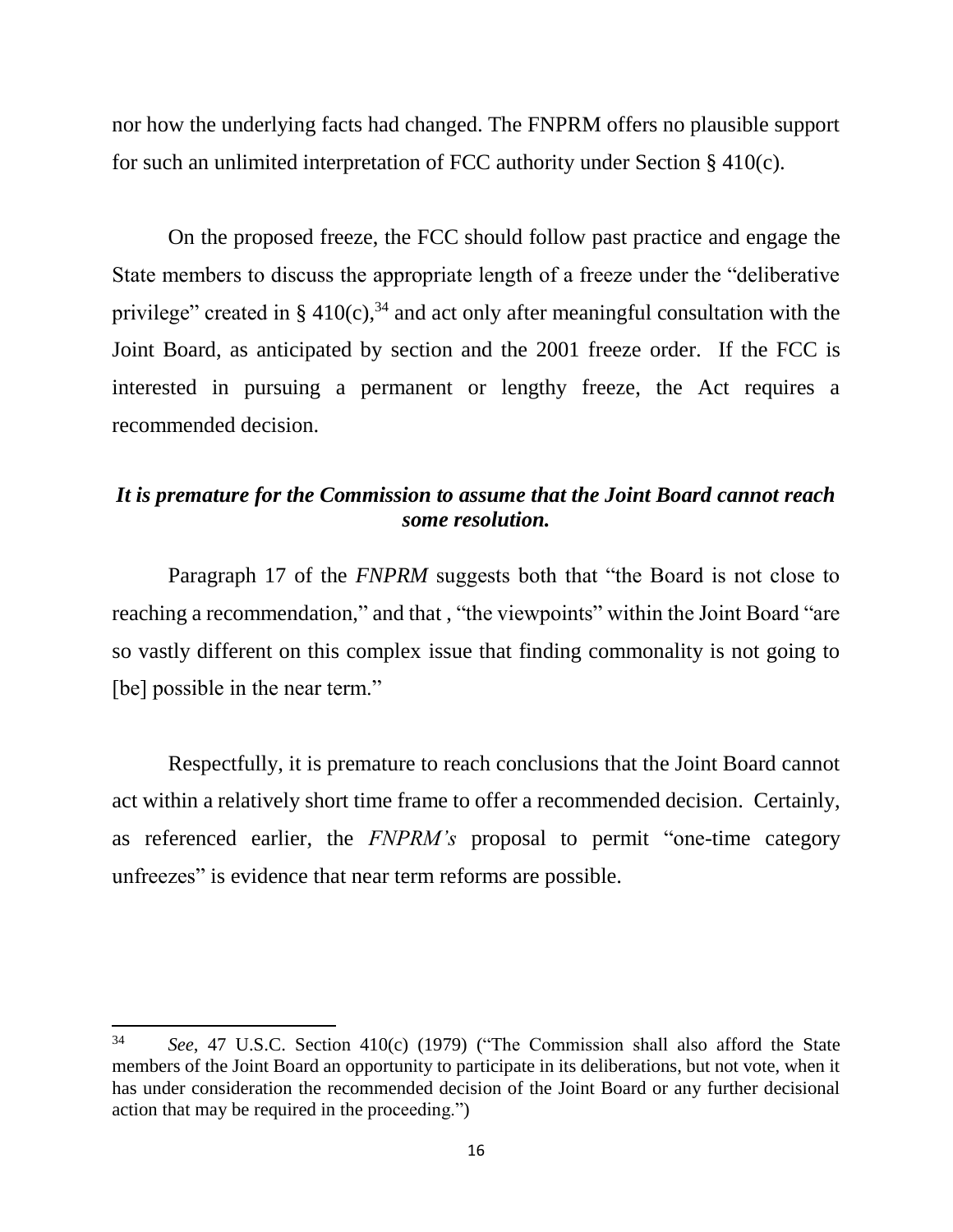Moreover, while consensus is always preferable, it is not required. The relevant question is not whether all seven members of the Board can "find commonality." The question is whether a majority of the Board members can agree on a recommended approach. In the past such intra-board majorities have driven compromise recommendations that were ultimately released for the full Commission's consideration.

Logically, at this point, no one can predict if it is impossible reach a compromise, as since the retirement of Commissioner Clyburn from the agency, the Joint Board is currently lacking a full complement of federal members.

## *Any extension continuing the current factors will impact ratepayers, effect State programs, and the roll out of broadband services.*

In paragraphs 20 and 21 of the *FNPRM*, the FCC asks if extensions will have an impact on ratepayers and if a relatively long or permanent extension would be inconsistent with 47 U.S.C. Section 201(b)'s prohibition on unjust and unreasonable charges.

The answer to both questions is yes.

The current Separations process affects ratepayers. No one contends that the current factors bear any resemblance to reality. Indeed, the FCC, by proposing the "one-time category unfreeze option," effectively acknowledges that the current rules both impact rates and the roll-out of broadband in rural areas. The factors are skewed. There is no way to divine the likely impact of the extended freeze on the reasonableness of charges.

17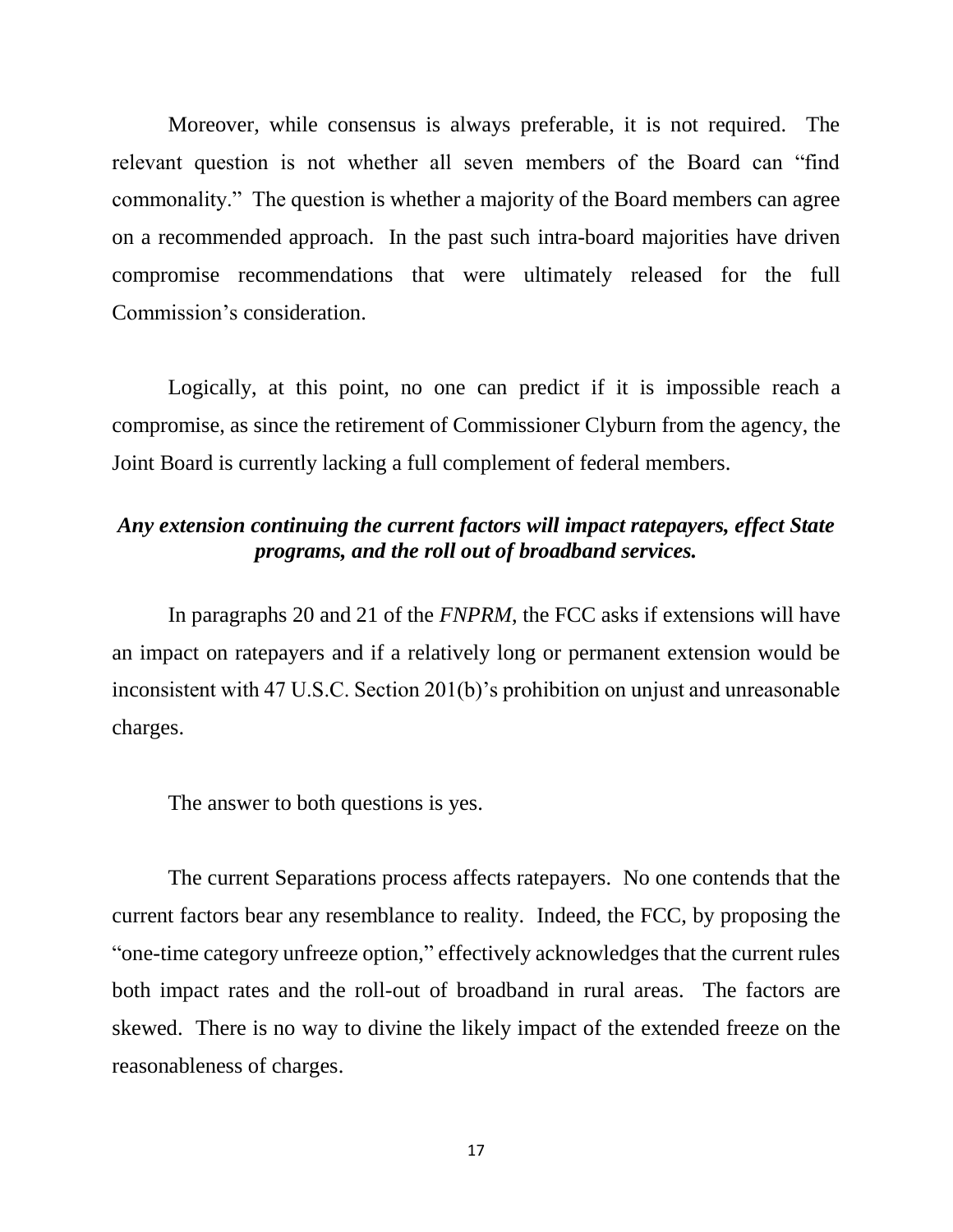The current Separations process necessarily misallocates network costs and revenues - attributing 75% of network costs to states based on the inaccurate presumption that networks are still used primarily for intrastate voice services.

But voice is no longer the dominant use of telecommunications networks so even assuming the current split of voice traffic remains approximately 75% intrastate and 25% interstate, use of those percentages no longer makes sense. Why? Because voice service use of the common network has been dwarfed by internet and other broadband access services the FCC classifies as interstate.<sup>35</sup>

This means, at least with respect to rate-of–return carriers, States bear 75% of the cost of the network facilities, even though the revenues for broadband and other mixed-use services are allocated to interstate services. This apparent crosssubsidization of interstate services hurts consumers and rural America's ability to compete in a global economy.

Rates for intrastate services for those carriers are higher than they would be if there were proper allocations of the interstate network costs to interstate services. Lowering the State rates to reflect a reasonable allocation of costs may provide State commissions with the incentive to enhance their universal service programs to support of deployment broadband facilities and services. Why? Because the consumers' total bill as affected by the action of the State commission (local rate plus State contribution factor) would be reduced.

 $\overline{a}$ 

<sup>35</sup> *See*, footnote 11, *supra,* suggesting as the minimum floor for the percentage of non-voice traffic carried over today's shared networks of 80%. That only accounts for video applications. That, of course, means that the percentage of voice traffic carried over this common infrastructure must be some number well under 20%.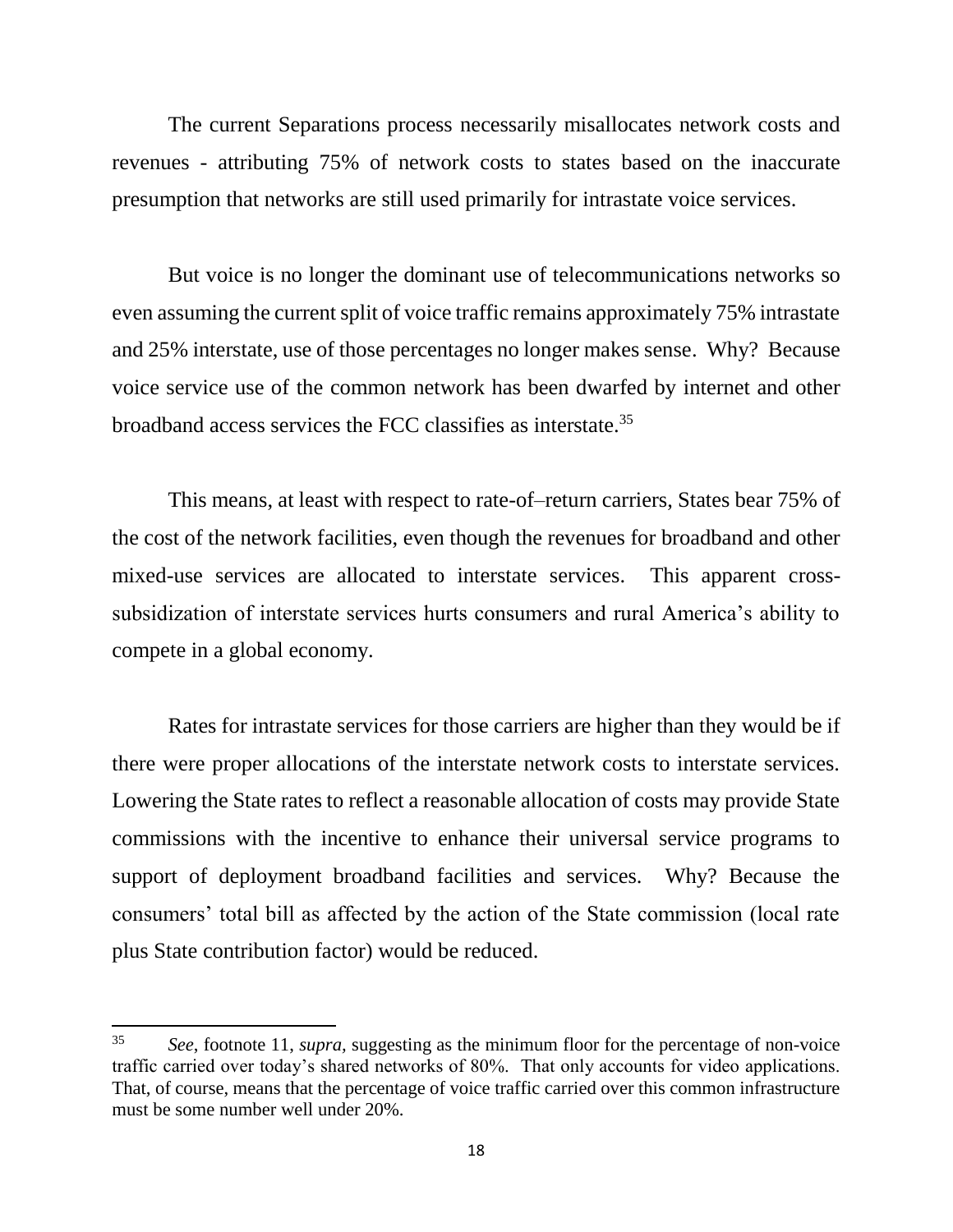Equally important, the misallocation means that the FCC's estimate of the cost of supporting existing broadband networks is unreasonable. The common line portion of the broadband loop support (BLS) mechanism does not accurately reflect interstate costs due to the retention of broadband cost in the intrastate jurisdiction. This misallocation causes the FCC's support of such deployment to be significantly understated, and distorts the rate-of-return carriers' decision to choose between legacy and model support mechanisms.

As the *FNPRM* "one-time category unfreeze option" proposals recognize, the impact of the misallocations is not simply theoretical. It has real world impacts. For example, earlier this year, Terral Telephone Company, Inc. told the FCC<sup>36</sup> that:

[t]he freeze on Terral's separations category relationships is a major impediment to the deployment of broadband by Terral on Tribal land. Because of the Separations freeze, facility costs that are not related to last-mile loop costs are treated as last-mile loop costs. Allocating such costs to last-mile loop artificially creates unusually high per line costs. With a grant of the waiver, only last-mile loop costs would be assigned to subscriber loop. This would significantly reduce last mile costs, allow Terral to reduce broadband rates, make broadband more affordable, create a market for this service and, thereby, remove a major barrier to Terral's ability to deploy broadband."

<sup>36</sup> <sup>36</sup> *See,* [Notice of Ex Parte Filing for Terral Telephone Company,](https://www.fcc.gov/ecfs/filing/102080946506580) *In the Matter of Jurisdictional Separations and Referral to the Federal-State Joint Board*, CC Docket No. 80-286, page 2 (fil. May 2, 2018) regarding its *Petition of Terral Telephone Company, Inc. For Waiver of 47 C.F.R. Sections 36.3, 36.123-126, 36.141, 36.152-157, 36.191 and 36.372-382 to Unfreeze Part 36 Category Relationships*, page 2(fil. May 2, 2018)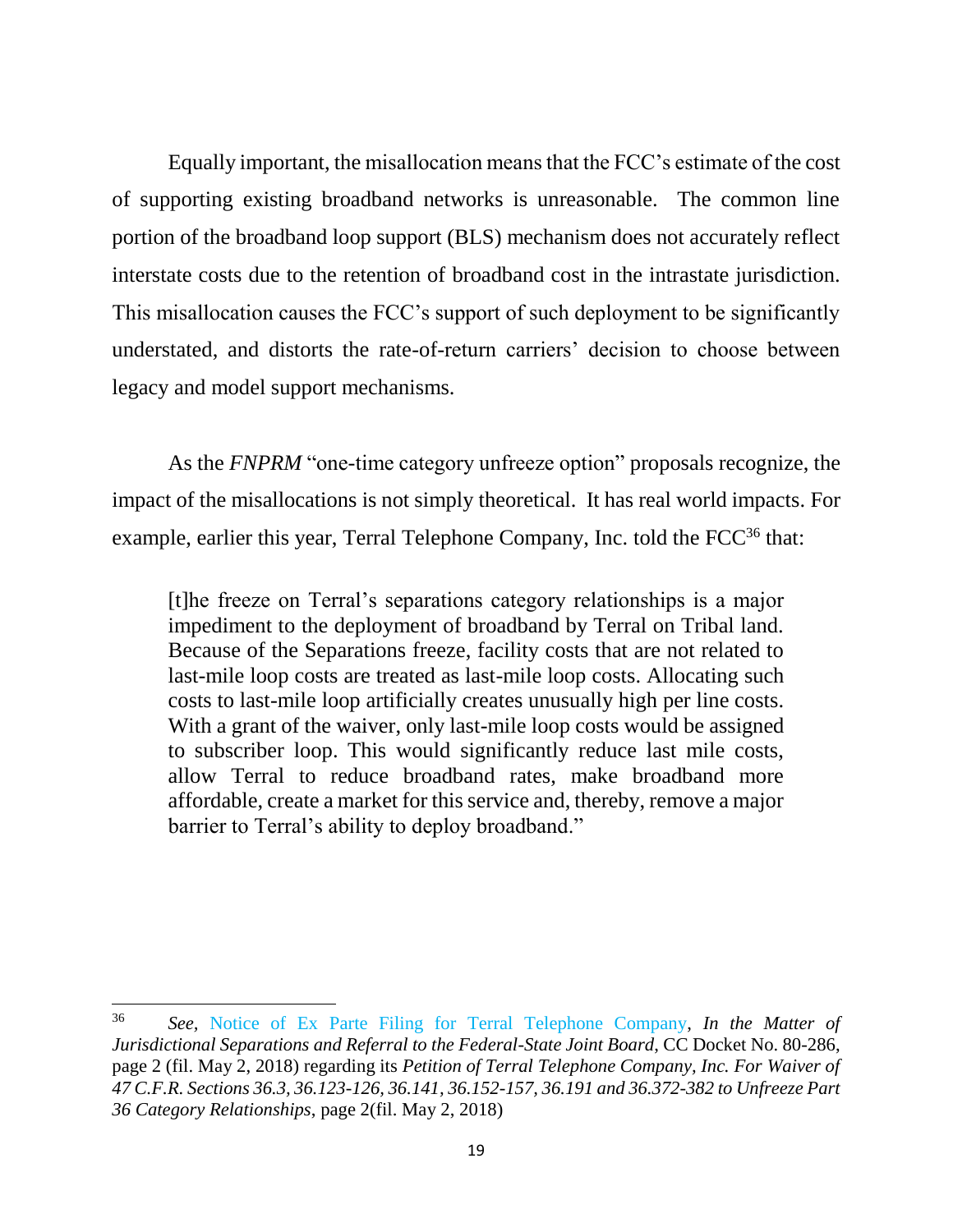Since the freeze, "Terral has made substantial investments and deployed fiber facilities, both of which place a disproportionate share of Terral's investment on the intrastate jurisdiction, based on the frozen categories."<sup>37</sup>

Terral has repeatedly asked the FCC "to grant its long-pending waiver request in order that proper jurisdictional allocations of investment and expense may be recognized." 38

Terral is not unique. Comments filed by The New Network Institute & the Irregulators demonstrate that the *"interim freeze"* perpetuates a pre-Internet view of networks which vastly understates the cost of interstate services at the expense of local voice service.<sup>39</sup>

Terral's unfortunate circumstances illustrate one problem with the existing freeze - it undermines the FCC's funding mechanism for rural America. Congress has been vocal about flaws in the Federal universal service program's calculation of support subsidies for broadband access in rural areas. In May of this year, sixty-three

 $\overline{\phantom{a}}$ 

<sup>37</sup> *See,* [Notice of Ex Parte Filing for Terral Telephone Company,](https://ecfsapi.fcc.gov/file/10731303604633/terral-2.pdf) *In the Matter of Jurisdictional Separations and Referral to the Federal-State Joint Board*, CC Docket No. 80-286, page 2 (fil. May 2, 2018) regarding its *Petition of Terral Telephone Company, Inc. For Waiver of 47 C.F.R. Sections 36.3, 36.123-126, 36.141, 36.152-157, 36.191 and 36.372-382 to Unfreeze Part 36 Category Relationships*, page 2(fil. May 2, 2018).

<sup>38</sup> *Id.* at 2.

<sup>39</sup> *See,* Comments by New Networks Institute & The Irregulators, *In the Matter(s) of Comprehensive Review of the Part 32 Uniform System of Accounts and Jurisdictional Separations and Referral to the Federal State Joint Board*, WC Docket No. 14-130, CC Docket No. 80-286, filed on April 30 and May 24, 2017.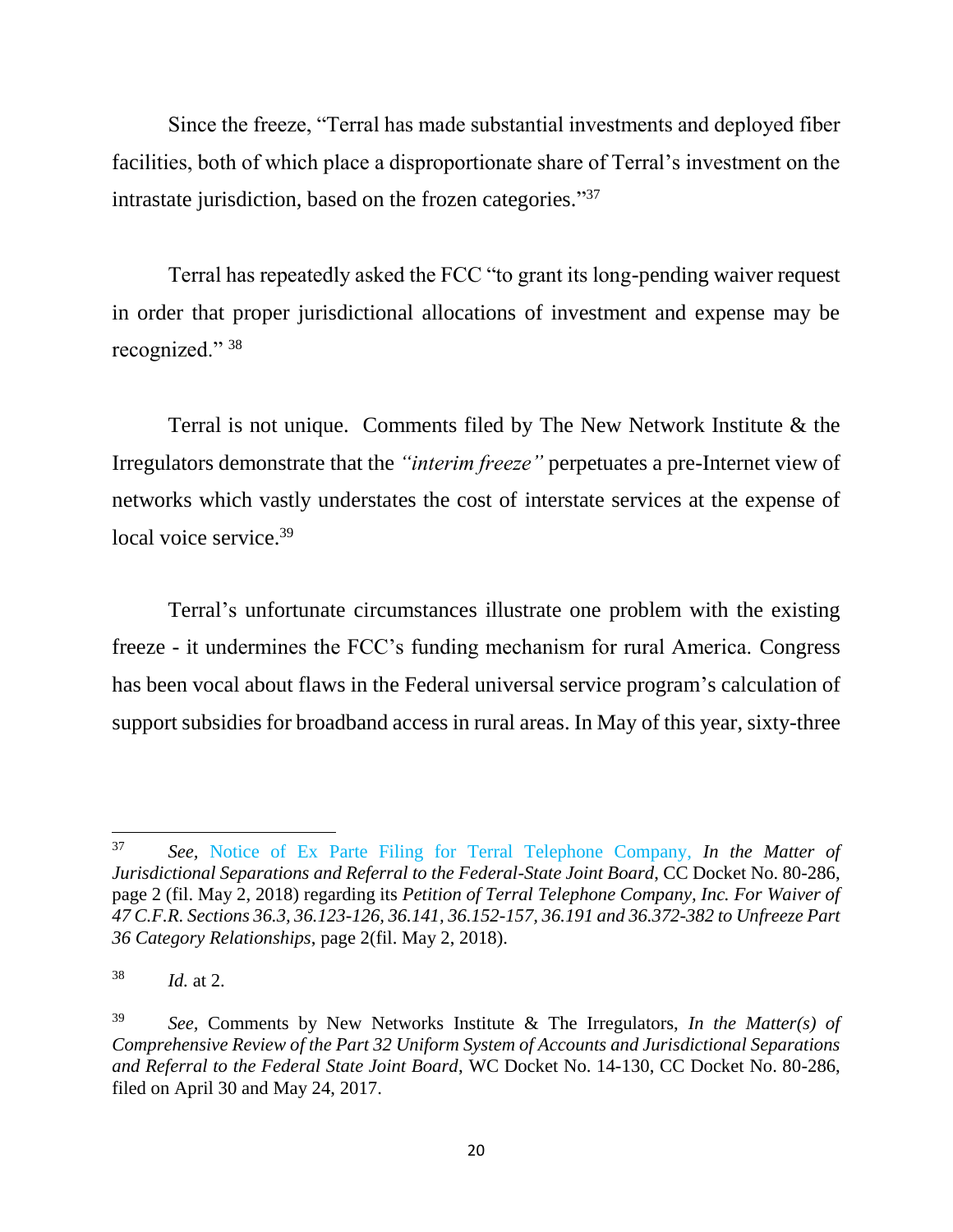U.S. Senators sent a letter to the FCC stating that more needs to be done to address the shortfall in the federal funding for broadband and reminding the FCC that:

In April of 2017, 58 Senators called on the FCC to provide adequate resources for broadband delivery services to rural consumers in the areas that are the hardest and costliest to serve. In May of 2017, 102 Representatives wrote to the FCC, expressing similar concerns about the impacts of insufficient USF resources on rural consumers.<sup>40</sup>

On March 18, 2018, Pioneer Telephone Cooperative (Pioneer), filed an *Ex Parte* of its meeting with FCC staff to express concerns that its "five year old pending Petition" requesting to be allowed to unfreeze its separations factors has received no response:

When it made its election in 2001, Pioneer reasonably relied on the Commission's statement that the freeze would last no more than five years and reasonably expected that its investments and expenses would remain relatively stable over that period. Since 2006, however, the industry has changed significantly and Pioneer has made substantial investments which the frozen separations factors allocate excessively to the intrastate jurisdiction. In addition, Oklahoma has decided to phase out a portion of its state universal service support program. Both of these factors could have negative impacts on Pioneer and its customers, as a result of lost cost recovery and cross subsidization of services due to inappropriate categorization of investment.<sup>41</sup>

NTCA, which represents more than 800 independent, community-based telecommunications companies, largely rural in nature, recommended that the FCC:

<sup>40</sup> <sup>40</sup> *See, Letter from 63, U.S. Senators addressed to Chairman Pai of the Federal Communications Commission*, page 1, sent May 15, 2018, referring to a similar letter sent by 58 Senators to the FCC in April 2017, and another sent in May 2017, by 102 Representatives.

<sup>41</sup> *See,* [Notice of Ex Parte Filing For Pioneer Telephone Cooperative,](https://ecfsapi.fcc.gov/file/10319251015719/Ex%20parte%20031818.pdf) *In the Matter of Jurisdictional Separations and Referral to the Federal-State Joint Board*, CC Docket No. 80-286, page 2 (fil. March 18, 2018) page 1-2, regarding its Petition of Pioneer Telephone Cooperative, Inc. For Waiver of 47 C.F.R. Sections 36.3, 36.123-126, 36.141, 36.152-157, 36.191 and 36.372- 382 To Unfreeze Part 36 Category Relationships.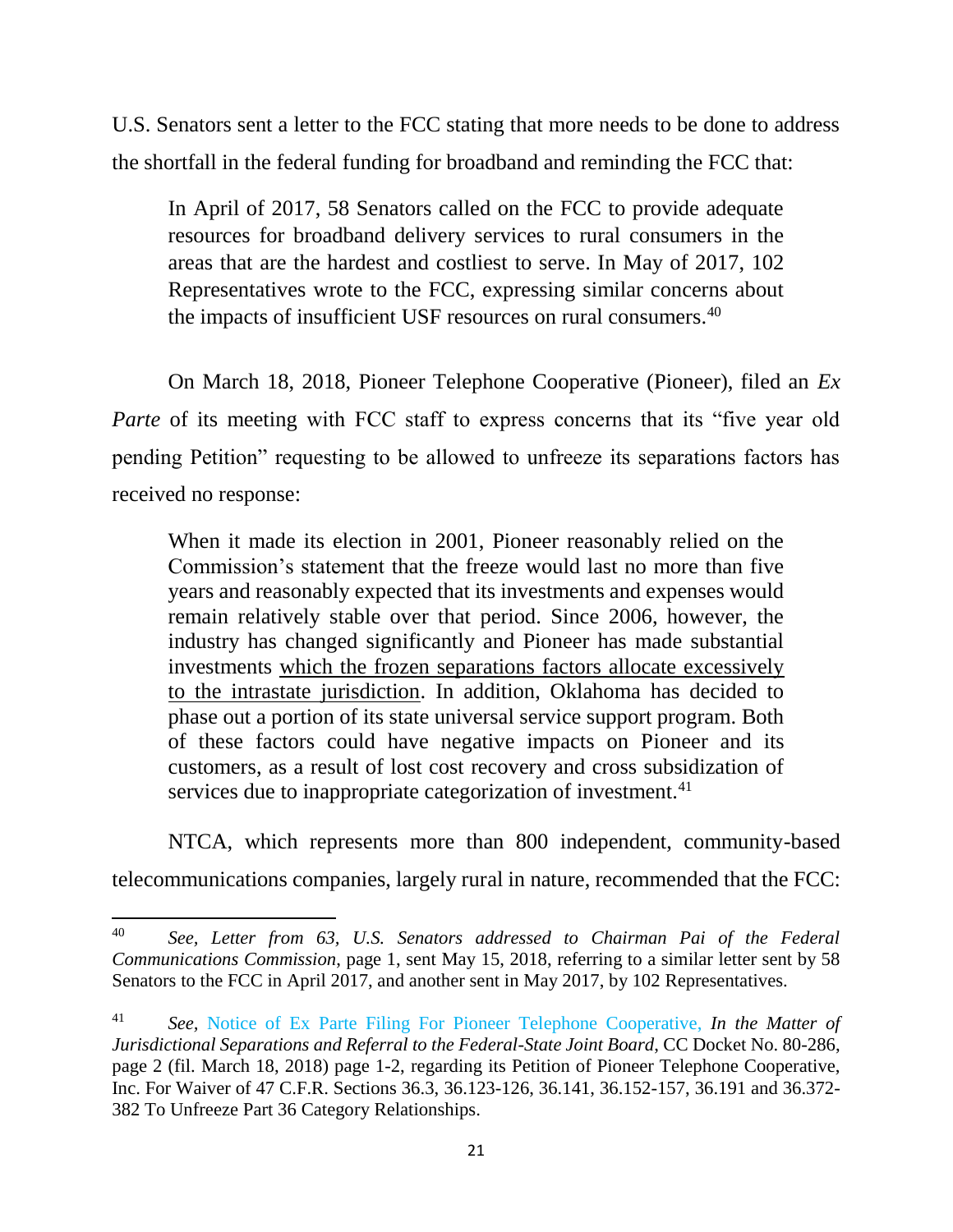grant rate-of-return carriers with frozen categorization factors a onetime option to "unfreeze" their part 36 category relationships and cost allocations provided that resulting adjustments can be made in tariff rate calculations. For these carriers, the shift toward IP-enabled and interstate/jurisdictionally mixed services are not carrying out separations shifts at the pace of consumer demand; shifts in consumer usage of interstate services are taking place, yet due to frozen categorization factors, interstate cost assignments are not taking place at the pace of consumer demand.<sup>42</sup>

ITTA members representing broadband, wireline and wireless voice, video, and other communications services providers operating in predominantly rural areas across 43 states concurred in this suggestion.<sup>43</sup>

The rural local exchange carriers that froze their categorizations years ago now find themselves mired in outdated cost categorizations that prohibit their ability to recover their costs.

As both the *FNPRM* proposals and these examples illustrate, the existing Separations process is having unanticipated negative effects on the federal universal service program, the deployment of broadband in rural areas, State programs, and ratepayers.

 $\overline{\phantom{a}}$ 

<sup>42</sup> *See,* [Reply Comments of NTCA-The Rural Broadband Association](https://ecfsapi.fcc.gov/file/10608271545819/6.8.17%20NTCA%20Separations%2080-286%20Reply%20Comments%20FINAL.pdf)**,** *In the Matter(s) of Comprehensive Review of the Part 32 Uniform System of Accounts and Jurisdictional Separations and Referral to the Federal State Joint Board*, WC Docket No. 14-130, CC Docket No. 80-286, at page 4 (fil. June 8, 2017).

<sup>43</sup> *See,* [Notice of Ex Parte Filing for ITTA,](https://www.fcc.gov/ecfs/filing/1063082002120) *In the Matter of Jurisdictional Separations and Referral to the Federal State Joint Board*, CC Docket No. 80-286, page 1(fil. June 29, 2017).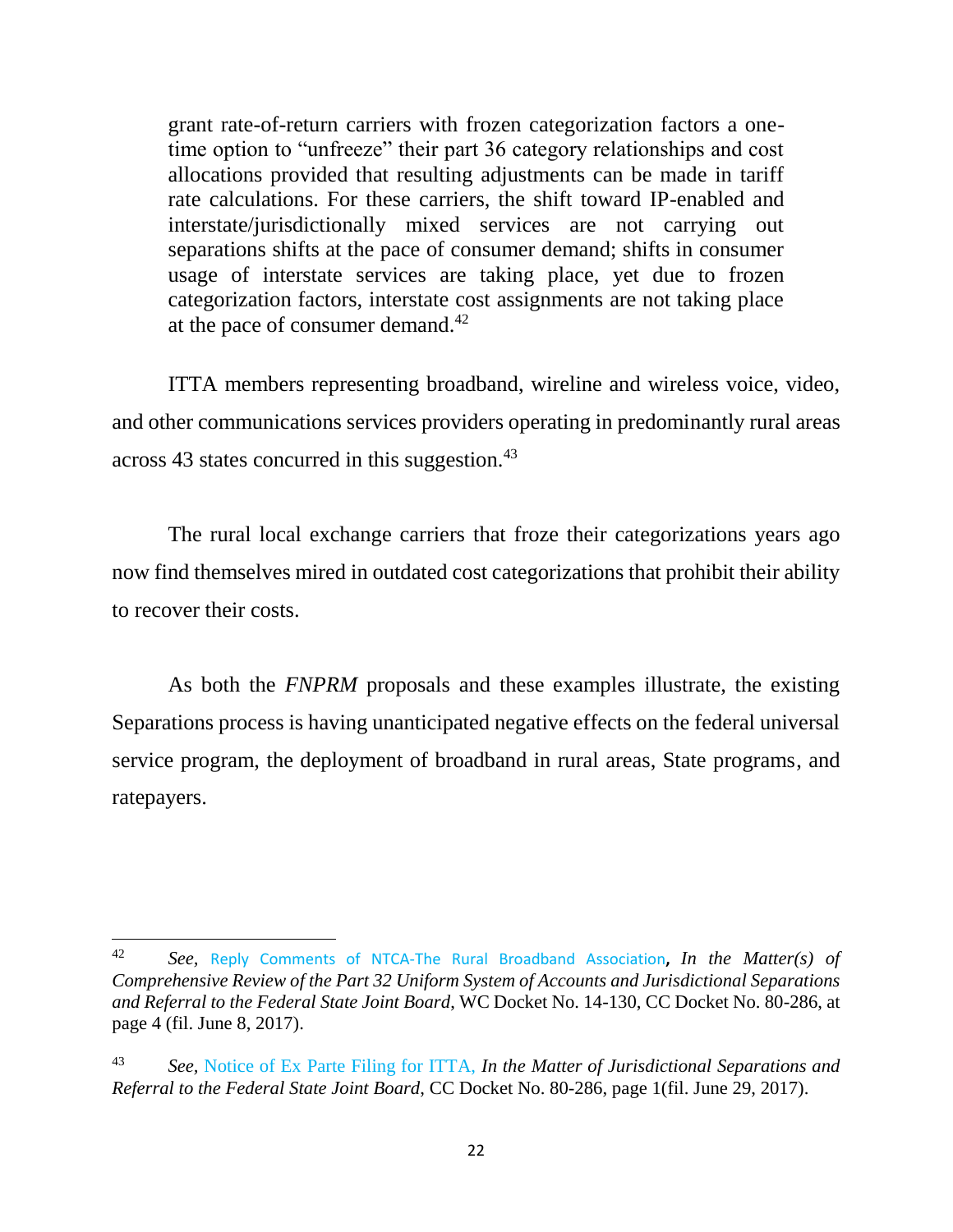Reform is needed, and there are possible solutions that can be addressed within the scope of the outstanding referral.<sup>44</sup>

### *Reform is needed. The FCC should not modify the existing Referral*

In paragraph 22, the *FNPRM* also seeks "comment on whether the Commission should change the scope of the issues referred to the Joint Board. As the preceding discussion indicates, comprehensive reform should still be a priority for the FCC and the Joint Board. The FCC should make clear the *FNPRM's* "onetime category unfreeze option" proposals are within the scope of the current referral by requesting a recommendation on next steps.

In 2010, the State members of the Separations Joint Board provided the FCC with a detailed reform recommendation that is both administratively feasible and reasonably allocates cost between the jurisdictions.<sup>45</sup> It is administratively feasible because it relies on carriers' billing records. It reasonably allocates cost because it allocates cost based on the relative amount of broadband services provided on each

 $44$ <sup>44</sup> The Joint Board could also study enforcement/compliance with existing rules requiring the direct assignment of private line costs annually which exacerbates the mismatch. 47 C.F.R. § 36.3(a) says "Direct assignment of private line service costs between jurisdictions shall be updated annually." Interstate special access (interstate private line) is among the fastest growing mixed use services. *Compare*, *In the Matter(s) of Federal-State Joint Board on Universal Service, Changes to the Board of Directors of the National Exchange Carrier Association, Universal Service Contribution Methodology, Universal Service Administrator Decision XO Communications Services, Inc, Order, 32 F.C.C. Rcd. 2140, 2142 at*  $\sqrt{5}$  (2017) ("In each of the requests for review currently before us, USAC has cited the ten percent rule as its basis for reclassifying as interstate private line revenues that had been reported by the petitioners as intrastate on their FCC Form 499- A filings.")

<sup>45</sup> [Letter of the State Members of the Federal State Joint Board on Separations to the](https://www.fcc.gov/ecfs/filing/6015541474)  [Honorable Mignon Clyburn,](https://www.fcc.gov/ecfs/filing/6015541474) *In the Matter of Jurisdictional Separations and Referral to the Federal State Joint Board*, CC Docket No. 80-286 (fil. March 5, 2010).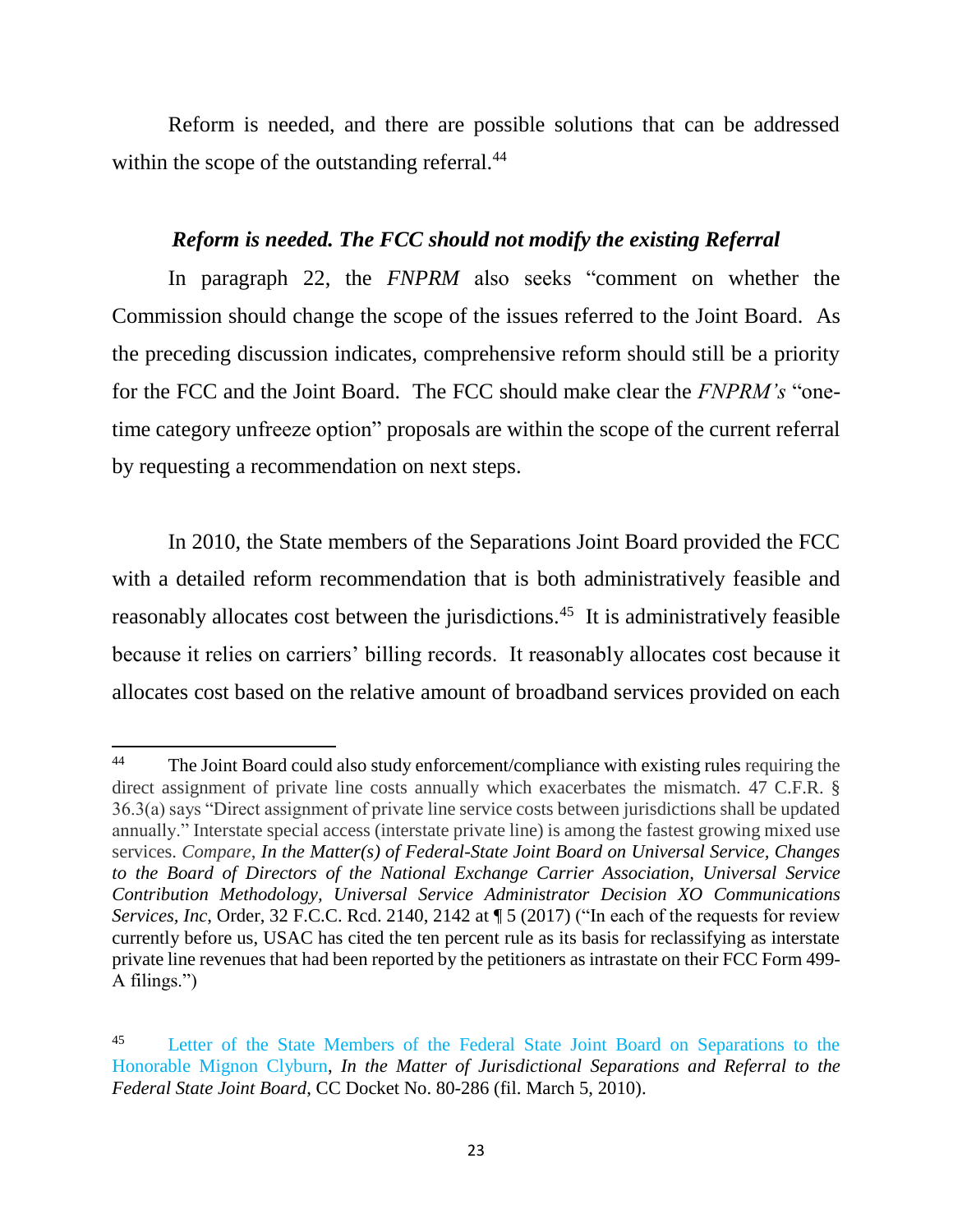line. If the line provides only voice service it retains the current gross allocator. As the line provides a mix of voice and broadband service, the percentage allocation to the interstate jurisdiction increases. If the line provides only broadband services, then the entire line is allocated to the interstate jurisdiction in manner similar to the FCC's allocation of broadband only loops.<sup>46</sup> The Joint Board should seek comment on that and other more recent proposals for a recommended decision on reforming the Part 36 rules.

NARUC's July 2018 resolution also suggests the following specific topics, all of which are within the scope of the current referral, where progress may be possible:

- 1. Whether changes in plant, services, technologies, and jurisdictional changes (such as the treatment of Broadband Internet Access Service and core broadband networks) require separations changes, possibly including modifications to the 75-25 fixed factor and usage factors;
- 2. Whether separations adjustments (and accounts) are needed to record properly, revenues and costs for wholesale services, including reciprocal compensation and unbundled elements;
- 3. Whether states that exercise Part 64 authority to exclude carrier plant or expenses for non-regulated services should calculate separations factors;
- 4. Whether new measurement methodologies can provide useful information regarding how separations reform should occur;
- 5. How new companies that do not have a pre-freeze usage history should separate their costs during the freeze; and
- 6. Whether the present method of allocating and distributing funds for Joint Board meetings should be changed to be more effective.

 $\overline{\phantom{a}}$ <sup>46</sup> *In the Matter of Connect America Fund et. al*, WC Docket No. 10-90, Report and Order, Order and Order on Reconsideration, and Further Notice of Proposed Rulemaking, FCC 16-33, released March 30, 2016,¶¶ 189-191.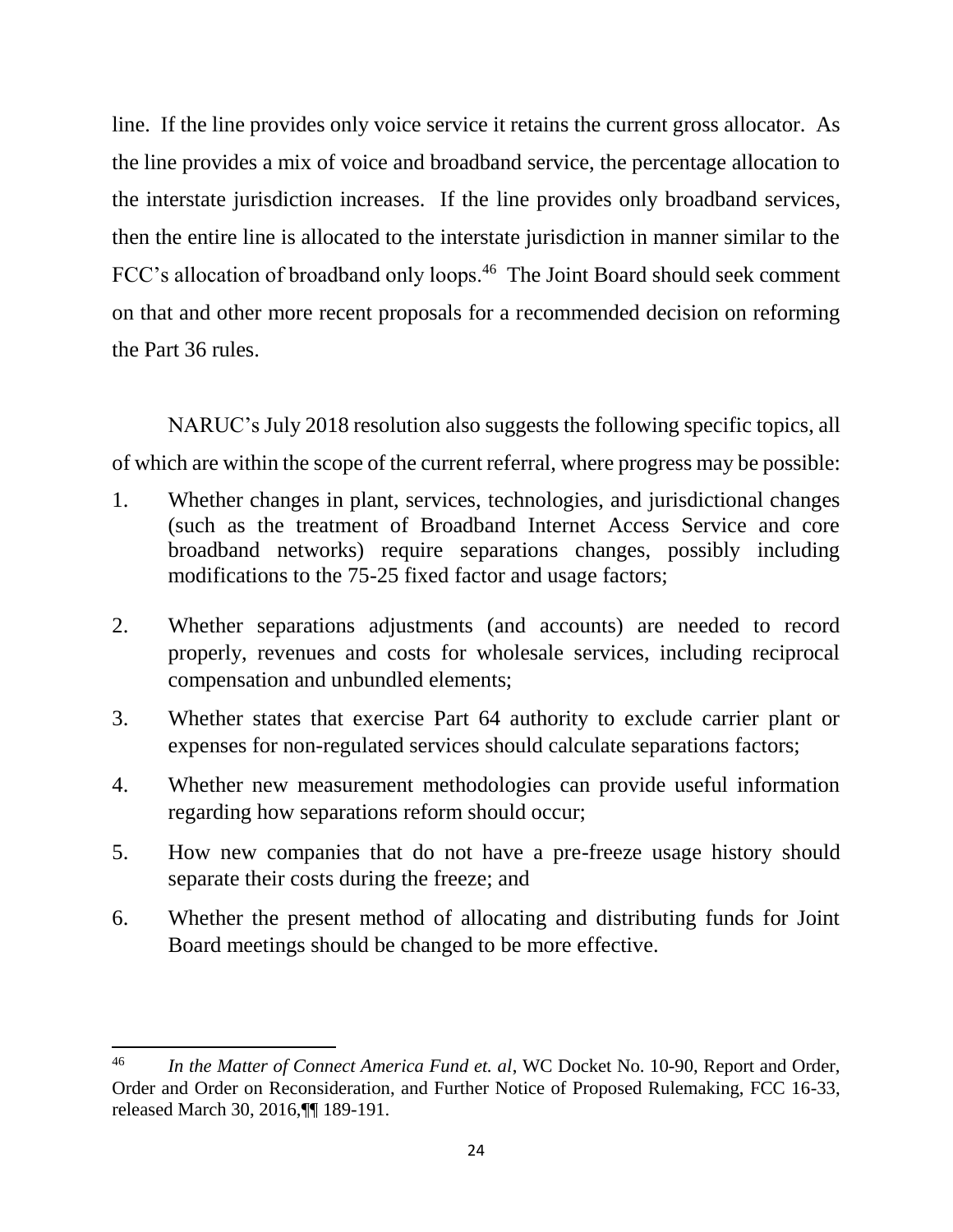#### **CONCLUSION**

The FCC should extend the current freeze for no more than two years, but only after consulting with all federal and State members of the Separations Joint Board to recommend such action. The agency should appoint the third FCC Separations Joint Board member as soon as possible and engage the State members on comprehensive reform. Moreover, it should also, as per Section 410(c) refer the "unfreeze" proposals to the Separations Joint Board before taking final action on them in this proceeding.

#### **Respectfully submitted,**

**James Bradford Ramsay GENERAL COUNSEL Jennifer Murphy SENIOR COUNSEL National Association of Regulatory Utility Commissioners 1101 Vermont Avenue, Suite 200 Washington, DC 20005 PH: 202.898.2207 E-MAIL: [jramsay@naruc.org](mailto:jramsay@naruc.org)**

Dated: August 27, 2018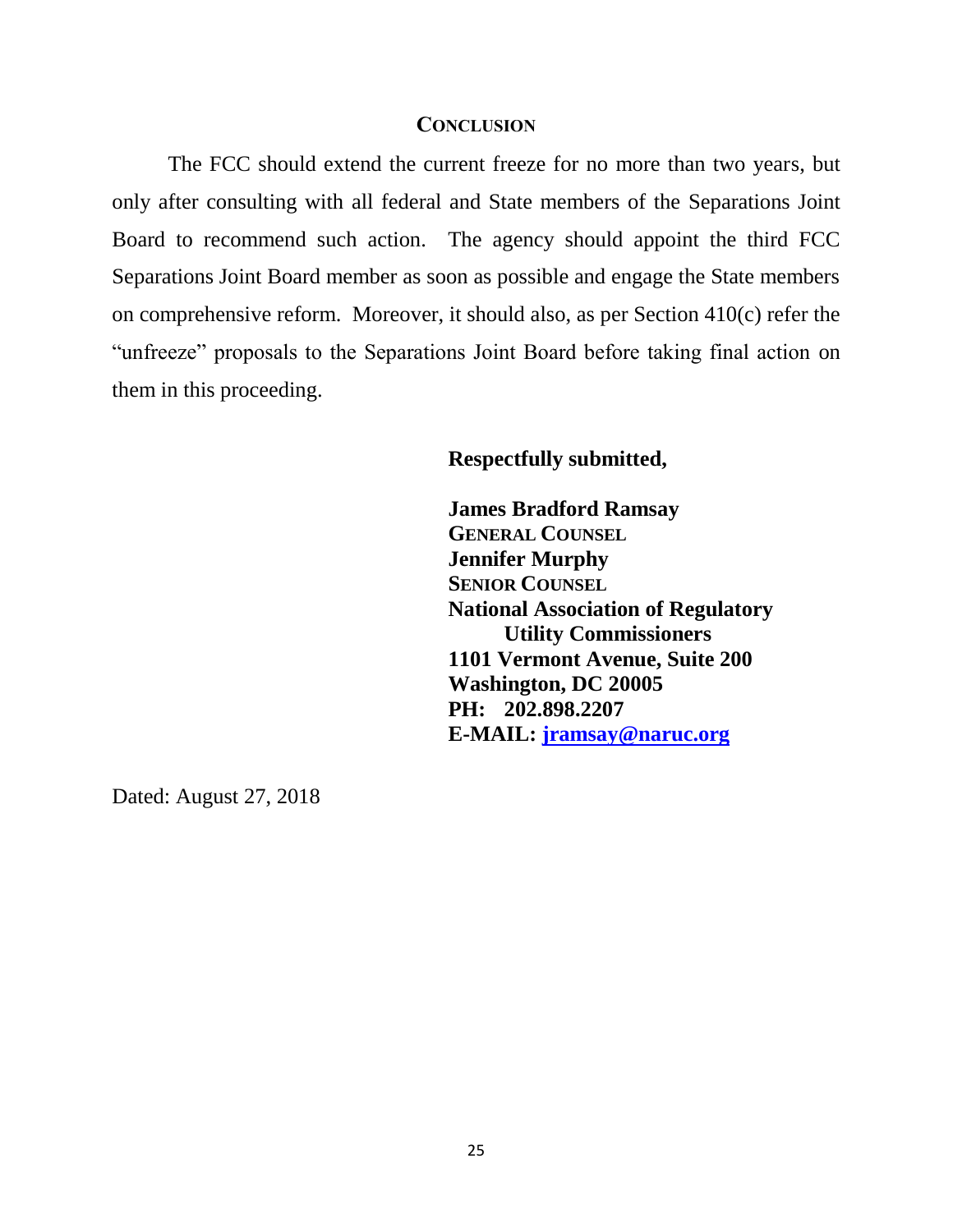# *Appendix A*

## *Resolution on FCC Release of Notice of Proposed Rulemaking on Separations*

*Whereas* one of the complexities of telecommunications regulation is that carriers use the same plant to provide jurisdictionally intrastate services, jurisdictionally interstate services, and nonregulated services;

*Whereas* as long as dual jurisdictional regulation remains, some means must exist to virtually divide the company into an intrastate component and an interstate component;

*Whereas* for well over a decade, state commissions and the FCC have agreed that the separations process, used for decades to allocate these network costs between state and federal jurisdictions, must be reformed to allocate and recover those costs in an equitable and reasonable manner, and further agreed that the reforms adopted to recover these network costs must reflect the real-world use of our networks;

*Whereas* in 2001, the FCC's solution to the increased reliance on the nations' networks to provide emerging services was to impose a short-term "interim freeze" of the allocation factors set to expire in 2006;

*Whereas* the solution was ordered *In the Matter of Jurisdictional Separations and Referral to the Federal-State Joint Board*, *Jurisdictional Separations and Referral to the Federal-State Joint Board*, CC Docket No. 80-286, Report and Order, Docket No. 80-286, 16 FCC Rcd 11382 (2001)(Freeze Order), which describes the components of the freeze in detail;

*Whereas* there is a concern that the FCC's perpetuation of an "interim freeze" may be affecting the deployment of broadband in the states by allocating approximately 75 percent of a typical telecommunications' carrier's loop costs and related expenses to the states;

*Whereas* this "interim freeze" of the "75/25 split" was originally designed for voice services and was supported by states based on the FCC's commitment to "comprehensive, permanent reform" of the jurisdictional separations process expected to occur during the five- year period;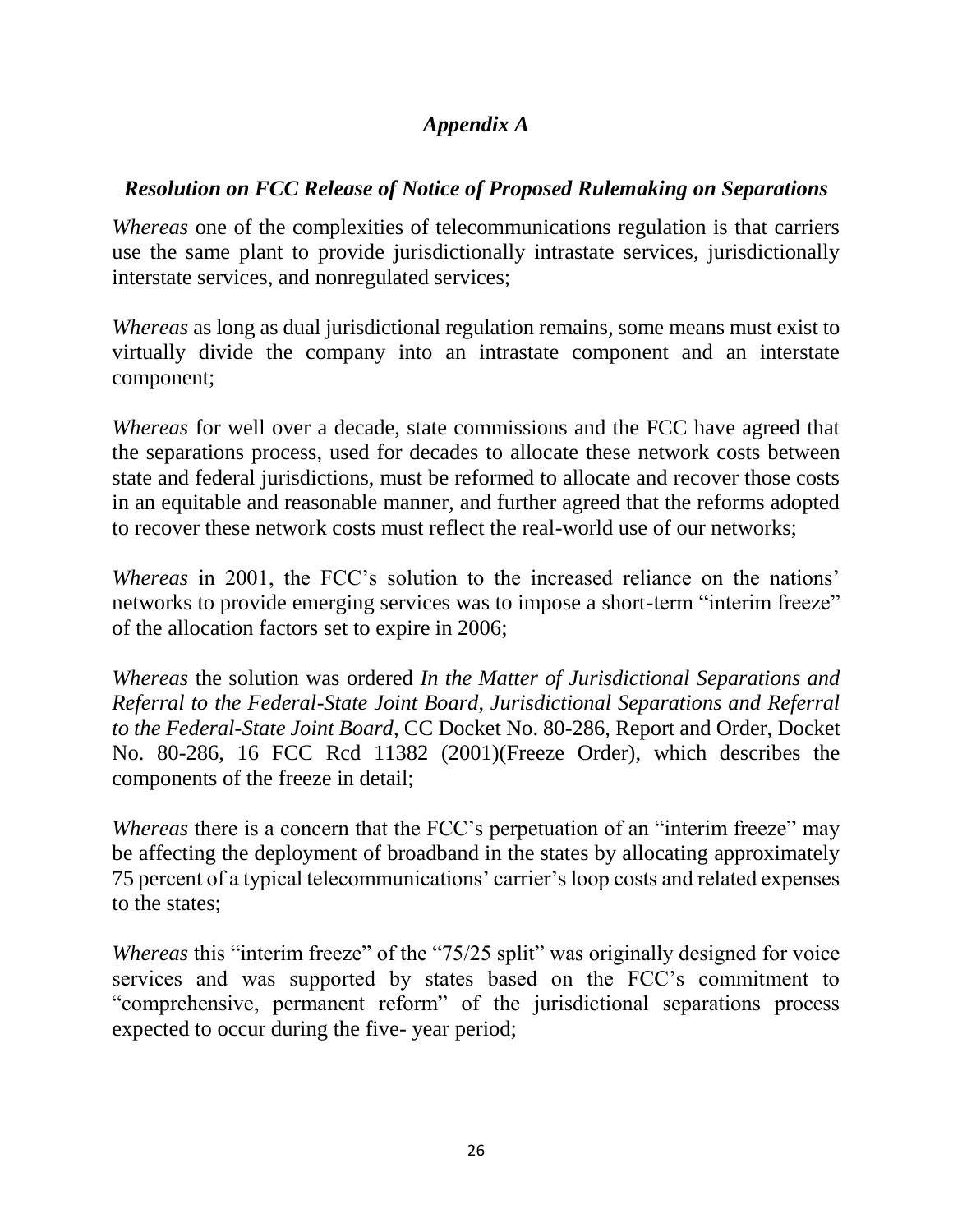*Whereas* the FCC has not addressed the need for comprehensive reform of separations in general and the "75/25 split" in particular;

*Whereas* we are concerned that State members of the Federal State Joint Board proposed solutions to this cost, revenue, and expense misalignment have not been given adequate attention by the FCC;

*Whereas* Commissioner O'Reilly, commenting in part on state proposals on comprehensive reform, stated in his February concurrence to a related successfully concluded Joint Board referral: "I have come to conclude that the viewpoints are so vastly different on this complex issue that finding commonality is not going to be possible in the near term. I have notified the Chairman of such and recommended that the Commission immediately pursue a longer extension of the current freeze than what has been done in the past";

*Whereas* Commissioner O'Reilly also suggested a 15-year extension of the 17-year old "interim freeze;"

*Whereas* a more transparent approach would be for the FCC to extend the "interim freeze" two more years to permit additional comment on the State members' recommendations;

*Whereas* commenters in Docket 82-86 continue to agree that the "interim freeze" was never intended to be permanent;

*Whereas* the FCC continues to classify increasing amounts of carrier revenues as interstate, effectively leaving the states stranded with the cost recovery for 75 percent of the network, despite the fact that far more network costs are interstate in nature, and thus, should be recovered through interstate rates;

*Whereas* this cross-subsidization of interstate services arising from the ongoing misallocation of network costs under this "75/25 split" hurts American consumers by suppressing the deployment of broadband, which, in turn, exacerbates the digital divide in rural and urban areas; *and*

*Whereas* this misallocation means that the FCC's estimate of the scope of the cost of deploying a broadband network and the FCC's support of such deployment is massively understated; *now, therefore be it*